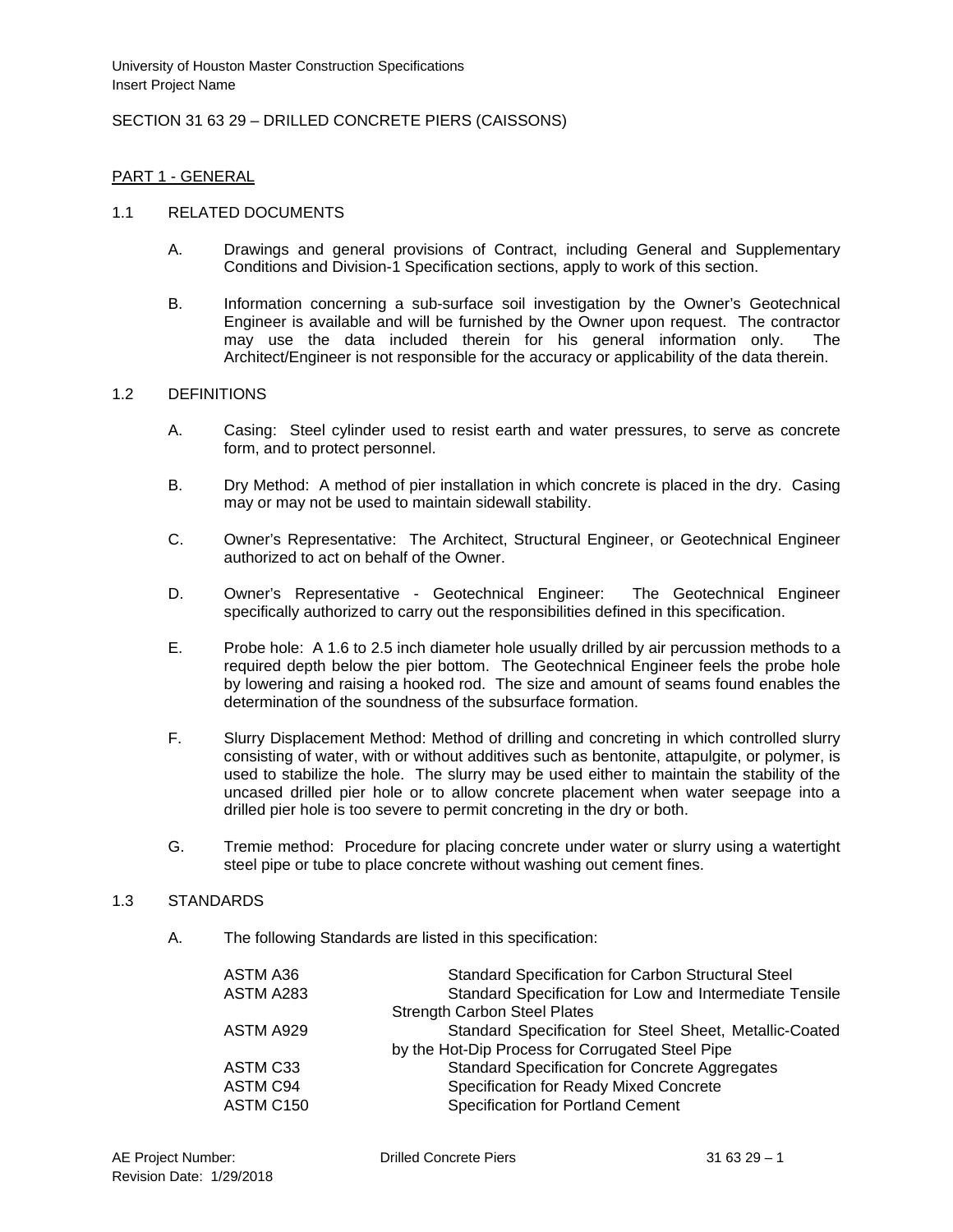| ASTM D1143        | Standard Test Method for Piles Under Static Axial       |  |  |  |
|-------------------|---------------------------------------------------------|--|--|--|
|                   | Compressive Load                                        |  |  |  |
| ASTM D4380        | Standard Test Method for Density of Bentonitic Slurries |  |  |  |
| <b>ASTM D4381</b> | Standard Test Method for Sand Content by Volume of      |  |  |  |
|                   | <b>Bentonitic Slurries</b>                              |  |  |  |
| ASTM D4972        | Standard Test Method for pH of Soils                    |  |  |  |

### 1.4 SCOPE OF WORK

- A. The Drilling Contractor shall furnish all labor, materials, services, equipment (including temporary casings and/or dewatering where required), and shall install all piers at the locations and depths shown on the drawings or as otherwise directed by the Owner's Geotechnical Engineer. Installation methods compatible with the design may be used if acceptable to the Owner's Geotechnical Engineer. Methods that are not compatible with the design shall be excluded from consideration.
- B. The Drilling Contractor shall furnish and place all reinforcing steel, dowels, and anchor bolts that are shown on the drawings to be embedded in the pier.
- C. The Drilling Contractor shall furnish all materials and labor as required to perform the load tests as specified herein and on the drawings.
- D. The General Contractor shall provide all necessary excavation, sheeting and bracing or other adequate maintenance of excavation banks, suitable runways and ramps as necessary for access of pier drilling, control of ground and surface water as necessary to keep the work area sufficiently dry, suitable access roads for movement of equipment and materials to and from pier locations, field layout required for pier work including setting and maintaining a location stake for each pier and giving cut-off grades on all piers, removal and replacement of all overhead and underground obstructions as required, and coordination of all concrete ordering and delivery.

### 1.5 QUALIFICATIONS

A. Drilled piers shall be installed by a specialty Drilling Contractor with suitable equipment, competent personnel, and a reputation of satisfactorily performing the work. The Contractor shall have a minimum of 5 years successful experience and a minimum of 5 successful installations on projects of a similar size and scope to this project and of using similar installation methods as may be anticipated for this project. Evidence of compliance with this section shall be submitted to the Architect/Engineer prior to entering into a contract for the work.

#### 1.6 QUALITY ASSURANCE

The Contractor is responsible for quality control, including workmanship and materials furnished by his subcontractors and suppliers.

- A. Codes and Standards: The Drilling Contractor shall comply with the provisions of the following codes, specifications, and standards, except where more stringent requirements are shown or specified:
	- 1. ACI 301 "Specifications for Structural Concrete for Buildings".
	- 2. ACI 117 "Specifications for Tolerances for Concrete Construction and Materials."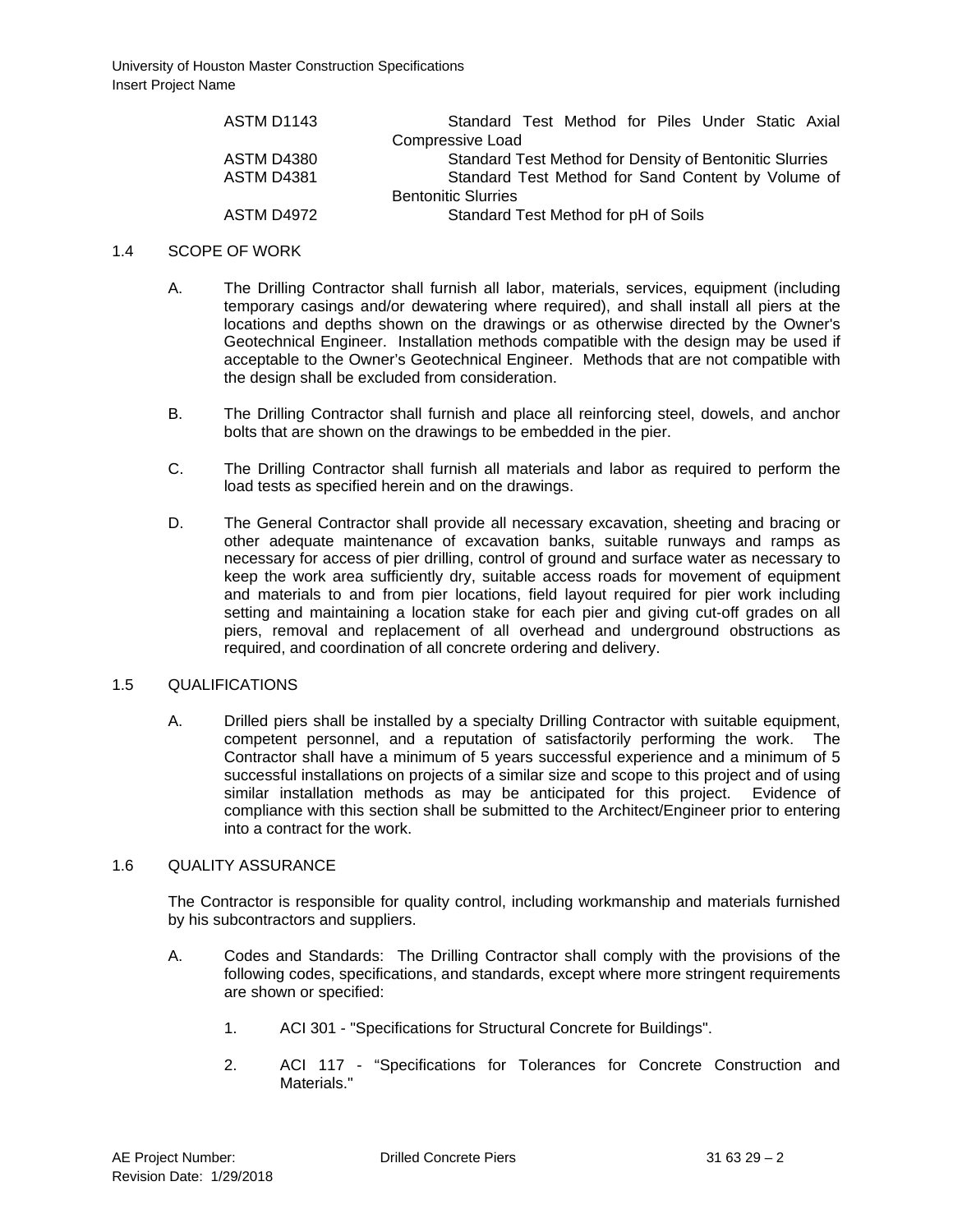- 3. ACI 318 "Building Code Requirements for Reinforced Concrete".
- 4. Concrete Reinforcing Steel Institute (CRSI), "Manual of Standard Practice".
- 5. ANSI/AWS D1.1 "Structural Welding Code Steel".
- 6. ANSI/AWS D1.4 "Structural Welding Code Reinforcing Steel".

In addition, all applicable building code and local regulations shall be followed. In case of conflict, the strictest interpretation shall govern.

- B. Survey Work:
	- 1. The General Contractor shall employ a qualified and licensed professional engineer/land surveyor to perform all surveys, layouts and measurements for drilled pier work including the layout of anchor rods and/or reinforcing steel dowels embedded in drilled piers. The surveyor shall conduct the layout work for each drilled pier to the lines and levels required prior to beginning excavation and shall make actual in-place measurements of each drilled pier plan location, shaft diameter, bottom and top elevations and deviations from specified tolerances.
	- 2. The surveyor shall record and submit all information pertinent to each drilled pier and cooperate with other testing and inspection personnel to provide data for all required reports.
- C. Testing Laboratory Requirements: The Drilling Contractor shall cooperate with all testing and inspection personnel employed to perform field quality control tests and inspections. See Testing Laboratory section of the specifications for required tests and inspections to be performed by the Testing Laboratory and Geotechnical Engineer.

Inspection or testing by the Owner does not relieve the Contractor of his responsibility to perform the Work in accordance with the Contract Documents.

### 1.7 JOB CONDITIONS

- A. Site Information:
	- 1. Data on indicated subsurface conditions are not intended as representations or warranties of continuity of such conditions. It is expressly understood that Owner will not be responsible for interpretations or conclusions drawn therefrom by the Contractor. The data are made available for convenience of the Contractor.
	- 2. The Contractor may make additional test borings and other exploratory operations at no additional cost to the Owner.
	- 3. The Contractor shall inspect the site prior to drilling operations and shall determine any constraints to the work presented by the existing surface conditions and report them to the Owner's Representative.
- B. Protection of Existing Structures: Locate all existing underground structures and utilities that are to remain in service during construction. Protect above-ground structures, underground utilities and other construction from damage caused by drilling operations. Report any conflicts between drilling work and underground utilities and structures to the Owner's Representative and do not proceed with the work until the conflict is resolved.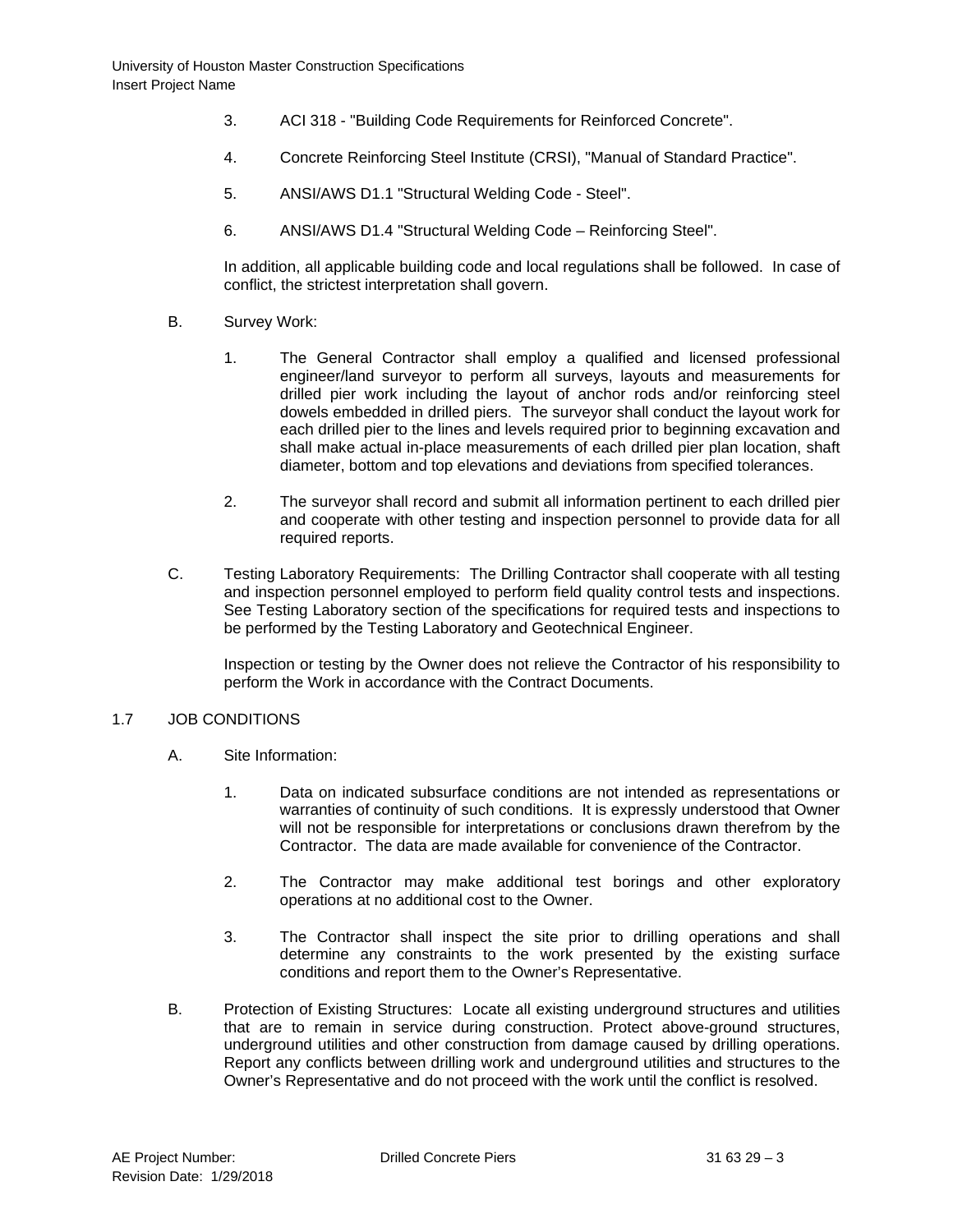> C. Survey of Existing Structures: Record and report to Architect/Engineer surveyed elevation benchmarks on structures where directed by the Owner's Representative before commencing work, when structures are adjacent to drilling operations. Record and report elevation of each benchmark at least twice a day while drilling is in progress. Should benchmark readings indicate displacement, halt drilling operations until corrective action has been provided and is acceptable to the Owner's Representative and the **Owner**

# 1.8 PREINSTALLATION CONFERENCE

- A. At least 7 days prior to beginning pier installation, the Contractor shall conduct a meeting to review the proposed excavation, inspection, and concrete and reinforcement placement methods and procedures to produce pier construction of the required quality. Also review requirements for submittals, status of coordinating work and availability of materials. Establish work progress schedule and procedures for bearing surface inspection, materials testing, and certifications. The Contractor shall send a preinstallation conference agenda to all attendees 7 days prior to the scheduled date of the conference.
- B. The Contractor shall require responsible representatives of every party who is concerned with the concrete work to attend the conference, including but not limited to the following:

Contractor's Superintendent Laboratory responsible for field material testing Drilling Subcontractor Ready-Mix Concrete Producer Geotechnical Engineer Owner's and Architect's/Engineer's Representative

C. Minutes of the meeting shall be recorded, typed and printed by the Contractor and distributed by him to all parties concerned within 5 days of the meeting. One copy of the minutes shall be transmitted to the following for information purposes:

> Owner's Representative **Architect** Engineer-of-Record

D. The Engineer shall be present at the conference. The Contractor shall notify the Engineer at least 7 days prior to the scheduled date of the conference.

### 1.9 SUBMITTALS

- A. Concrete Mix Design: Submit concrete mix designs suitable for method of concrete placement for Engineer and Owner's Testing Laboratory approval prior to pier installation.
- B. Drilling Records: The Contractor and the Owner's Geotechnical Engineer or other authorized inspector shall each submit copies of the drilling record for each pier to the Architect/Engineer immediately after drilling. The reports shall indicate the name of the job, name of Contractor, and name of drilling superintendent. For each pier installed, the report shall indicate the following information:
	- 1. Pier number and location
	- 2. Pier shaft diameter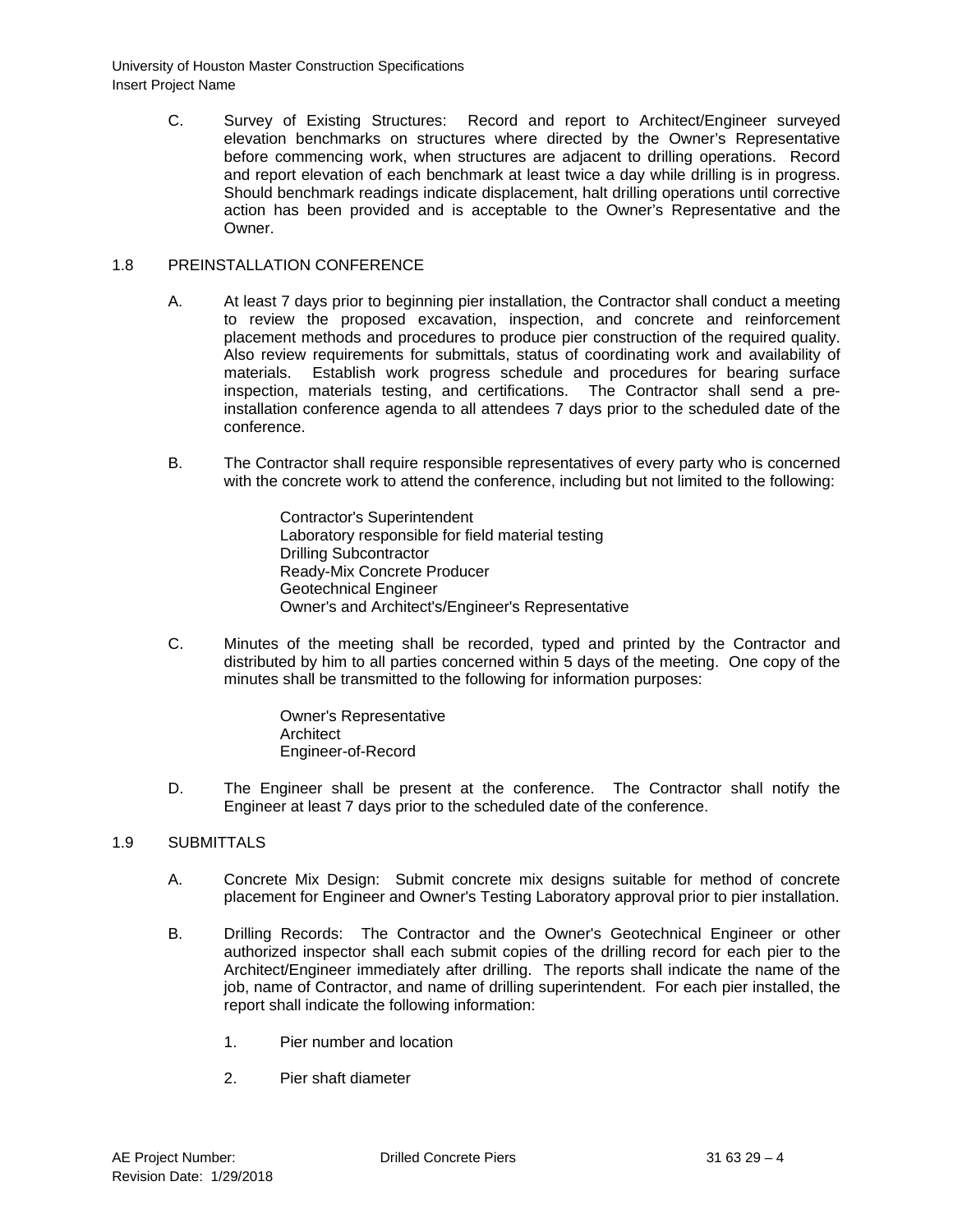- 3. Bottom elevation
- 4. Top elevation
- 5. Pier length
- 6. Theoretical volume of concrete in pier
- 7. Actual volume of concrete placed
- 8. Reinforcing steel size and depth actually placed
- 9. Drilling start and finish time
- 10. Concreting start and finish time
- 11. Variation from specified tolerances including surveyed location and plumbness
- 12. Construction method (dry method, casing method, or slurry displacement method)
- 13. Groundwater conditions (rate of water infiltration and depth of water in hole prior to concreting for dry piers; water elevation in hole for wet piers)
- 14. Elevation of top and bottom of any casing left in place
- 15. Description of temporary or permanent casing (including purpose, diameter, wall thickness and length)
- 16. Description and elevation of any obstructions encountered and whether removal was obtained
- 17. Description of pier bottom including amount and extent of loose material
- 18. Method of concrete placement
- 19. Any difficulties encountered in drilling or concreting operations
- 20. Any deviations from specifications.

Reports prepared by the Owner's Geotechnical Engineer or authorized inspector shall be compiled and signed by a licensed professional engineer in the state where the project is located. Reports prepared by the Contractor shall be compiled and signed by the drilling superintendent.

- C. Shop Drawings:
	- 1. Reinforcing Steel: Submit shop drawings for all drilled pier and pier cap reinforcing steel.
	- 2. Installation Method: Submit detailed procedures of the installation method, including (where applicable) type and number of drilling rigs and equipment, casing size and length, casing removal method, drilling fluid type, dewatering method, concrete placement, and reinforcing steel securing and placement.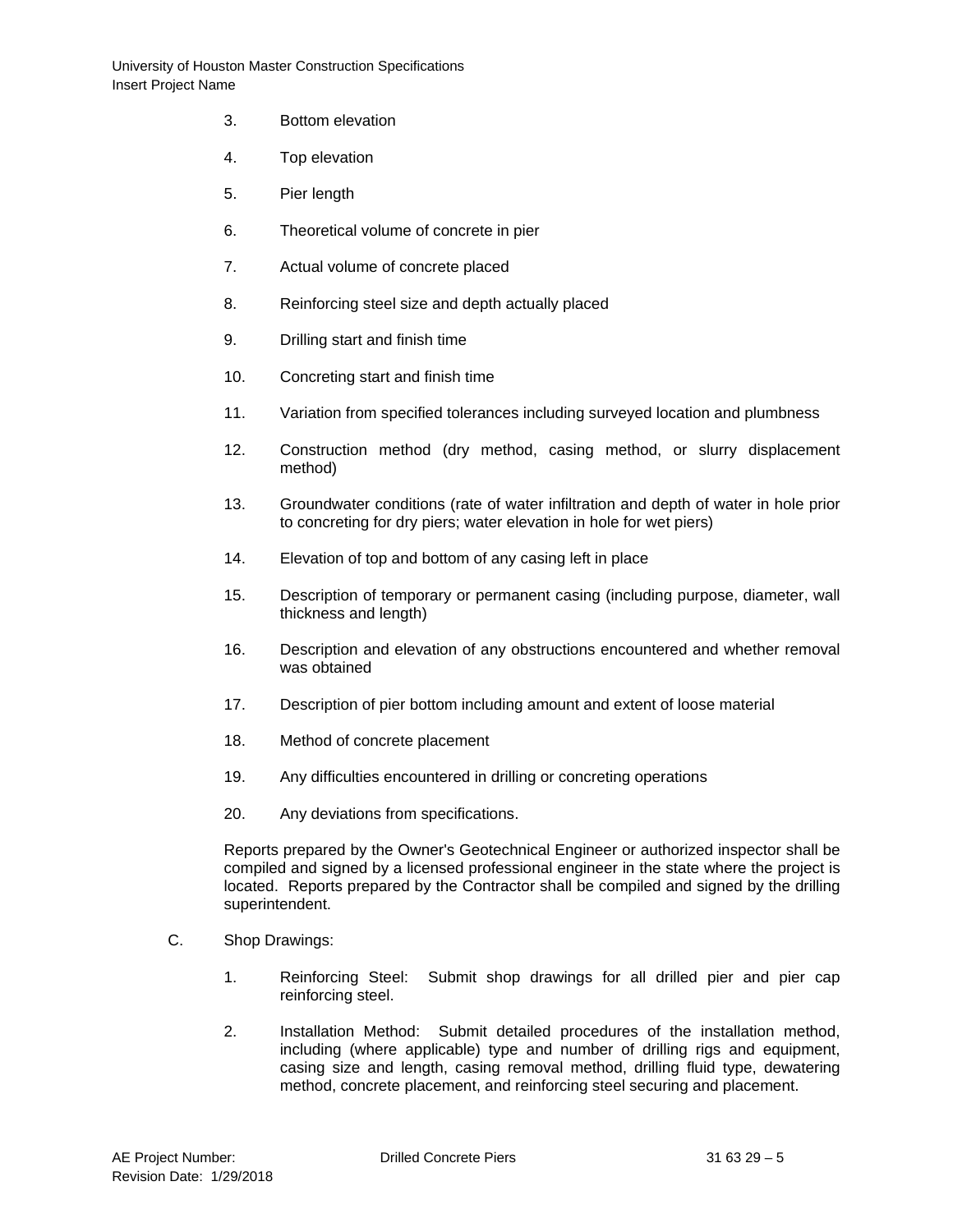- 3. Steel Casings: Submit shop drawings for size, wall thickness, length, and grade of permanent steel casings required. Show all splices and methods of splicing.
- 4. Load Test Frame: Submit shop drawings of the load test frame sealed by a registered professional engineer in the state where the project is located.
- D. Product Data: Submit manufacturer's product data with application and installation instructions for proprietary materials and items.
- E. Load Test Reports: The Owner's Geotechnical Engineer shall submit copies of test reports for each load test immediately after completion of tests. The report shall include pier load test capacity, compressive test reports of the pier concrete, tabular and graphical presentation of gross and net settlement of the pier top, pier data as prescribed in the previous section, and specific recommendations for production pier installation.
- F. Qualification Data:
	- 1. Submit qualification data for firms and persons specified in the article entitled "Qualifications" to demonstrate their capabilities and experience. Include lists of completed projects with project names and addresses, names and addresses of architects and owners, and other information specified.
	- 2. Submit Welding Procedure Specifications (WPS) in accordance with ANSI/AWS D1.1 for all welded joints in steel casing. Submit test reports showing successful passage of qualification tests for all non-prequalified WPSs.
	- 3. Provide certification that welders to be employed in work have satisfactorily passed AWS qualification tests as specified in section 1.05-B. If recertification of welders is required, retesting will be at Contractor's responsibility.
- G. Alternates: The Drilling Contractor shall submit his bid based on the specifications as written without exceptions. He may submit bids for alternates to the specifications or modifications to the design, load test program, or installation specifications for consideration by the Owner's Representative and the Owner.
- H. Post Construction Survey: After completion of pier placement, the Contractor shall provide the Owner's Representative with an as-built survey showing the actual locations of the piers at the top elevations. This survey shall show the plumbness of vertical piers, and all abandoned piers and their replacements. No construction of superstructures shall commence until this survey has been reviewed and accepted by the Owner's Representative. In order to facilitate the progress of the Work, the Contractor shall submit partial pier surveys for approval as the Work proceeds.

# PART 2 - PRODUCTS

2.1 CONCRETE

Concrete shall be as specified in the "Cast-in-Place Concrete" section of the specifications, in the general notes, and on the drawings, with the additional requirements specified below:

A. Maximum Aggregate Size: Provide maximum aggregate size of three quarters of minimum clear spacing between individual reinforcing bars or bundles of bars, with 1 1/2" maximum.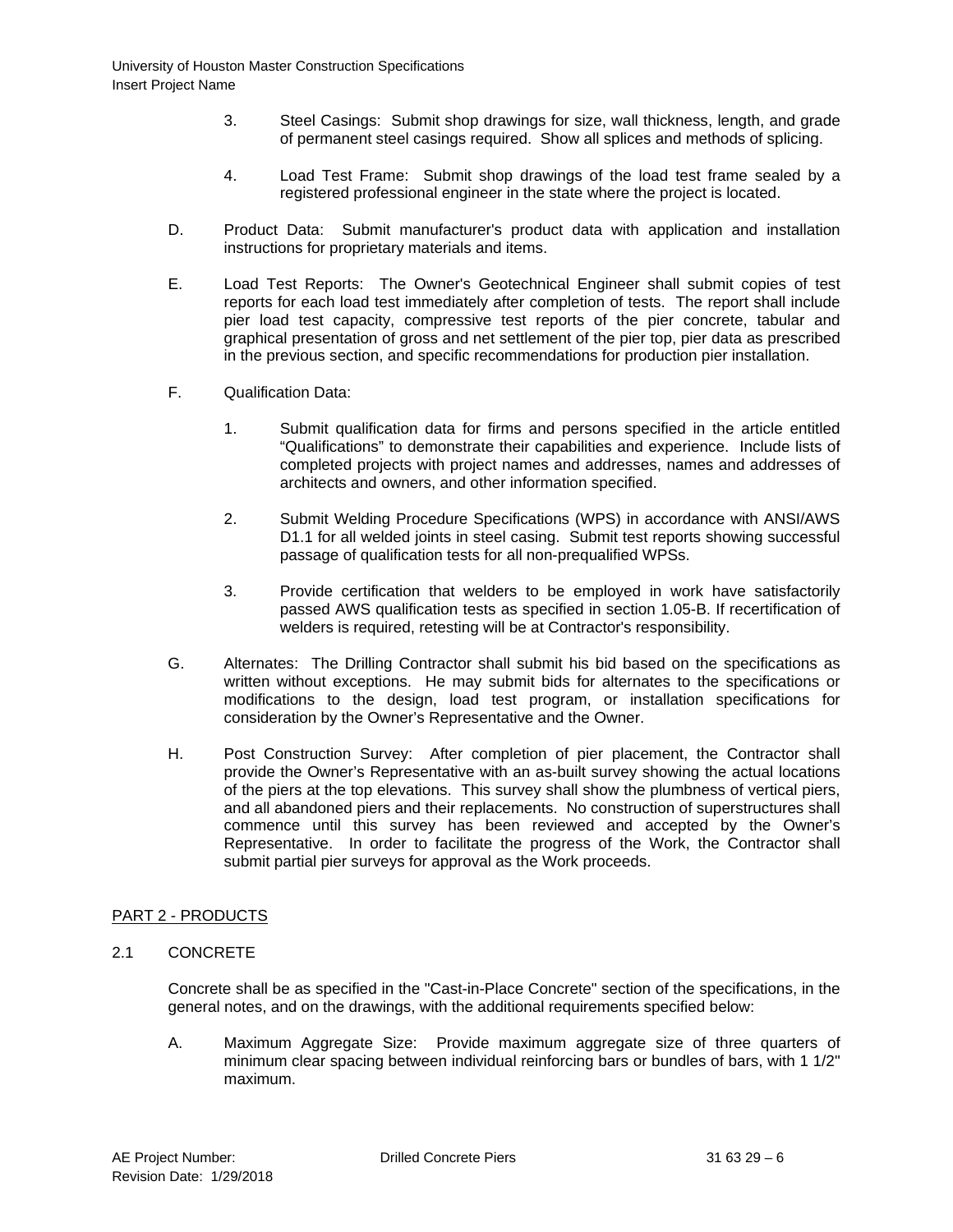- B. Water Reducing Admixtures: Where required by mix design, use water-reducing admixtures in strict compliance with manufacturers directions. Admixtures to increase cement dispersion, or provide increased workability for low-slump concrete may be used at contractor's option. Use admixtures in the amounts as recommended by manufacturer for climatic conditions prevailing at time of placing concrete. Adjust quantities of admixtures as required to maintain quality control.
- C. Slump Limits: Proportion concrete to have a slump that is suitable for the placement process used. The mix must remain fluid throughout the concrete placement time and during extraction of any temporary casing. Provide a minimum 6" slump concrete with retarder for temporarily cased piers at time of pulling casing.

# 2.2 REINFORCING STEEL

- A. See "Concrete Reinforcing Steel" section of the specifications.
- B. Reinforcing Support and Positioning Devices: Devices made of non-corrosive material that support and align reinforcing steel within the shaft and that provide the appropriate side and bottom cover to the reinforcing steel. Acceptable manufacturers include:

"Pieresearch" "Aztec, a Dayton-Superior Company" "Foundation Technologies, Inc."

# 2.3 STEEL CASING

- A. Steel casing shall conform to ASTM A 283, Grade C or ASTM A 36.
- B. Corrugated steel casing shall conform to ASTM A 929.
- 2.4 GROUT
	- A. Grout used for filling annular void outside permanent casings shall be sand cement grout consisting of Portland cement (ASTM C 150 Type I or III), sand (ASTM C 33), and water. Proportions by weight shall be one part cement, 2 1/4 to 2 1/2 parts sand, and the minimum amount of water required to obtain a workable mix but not exceeding a watercement ratio of 1.0. The grout mix shall be suitable for the method of installation, whether by gravity feed of by pumping under pressure.

### 2.5 CONCRETE MIXING

- A. Ready Mix Concrete: Comply with the requirements of ASTM C94.
- B. Hot Weather Concreting: The maximum acceptable concrete temperature at the truck discharge point shall be 95°F. Refer to Hot Weather Concreting Practices specified in "Cast-in-Place Concrete" section of the specifications for required hot weather concreting practices.
- C. Cold Weather Concreting Practices: Refer to the "Cast-in-Place Concrete" section of the specifications for cold weather concreting practices and the conditions under which they are to be followed.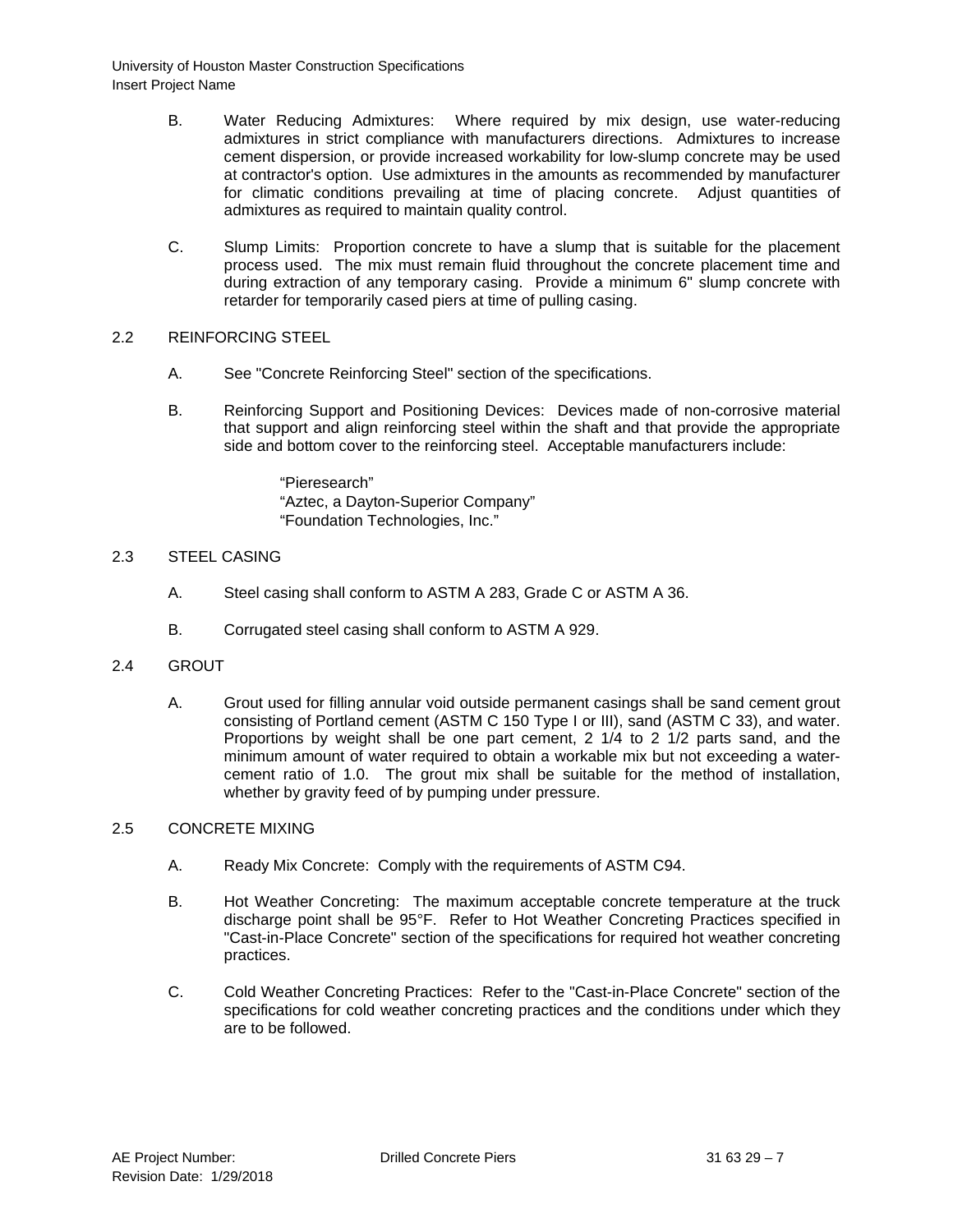# PART 3 - EXECUTION

### 3.1 EXCAVATION

- A. Requirements:
	- 1. Excavate holes for drilled piers to dimensions and required bearing strata or elevations as shown on the drawings unless directed otherwise in the field by the Owner's Geotechnical Engineer.
	- 2. Maintain sidewall stability during drilling. If sidewall instability is encountered that the Owner's Representative considers excessive, the Contractor shall use alternate drilling methods such as temporary casing or slurry displacement method.
	- 3. Excavate holes for closely spaced piers and those occurring in fragile or sand stratas only after adjacent holes are filled with concrete and allowed to set a minimum of 6 hours or longer as required for concrete to harden unless temporary casing to maintain sidewall stability is used.
	- 4. Drilled pier design dimensions and depths shown on the drawings shall be considered minimums and are based on bearing and/or friction in assumed strata. If bearing stratum is not capable of maintaining the assumed capacity, the foundation system shall be revised as directed by the Owner's Geotechnical Engineer and Owner's Representative. Revisions will be paid for in accordance with contract conditions relative to changes in the work. Refer to drawings for design bearing pressures, skin friction values, or pier load capacity.
	- 5. Remove loose material and free water from the bottom of the shaft. The bearing surface should be essentially flat within a tolerance of 1 vertical to 12 horizontal or with one step that is less than one-quarter of the diameter of the bearing area.
	- 6. Explore the bearing stratum of each pier with a probe hole to a minimum depth equal to the diameter of the bearing area below the bottom of the pier, unless waived by the Geotechnical Engineer.
- B. Equipment:
	- 1. Provide adequate equipment so work is expedited to the fullest extent possible. Use equipment fully capable of excavating shafts to depths, diameters, and sizes indicated, and within the specified tolerances. Maintain equipment in satisfactory operating condition and provide sufficient quantity of equipment to maintain the projected schedule of the Work.
	- 2. Using bits or augers with a power-driven rotary-type rig, a shaft of a diameter specified on the drawings shall be excavated from the ground surface to a depth as specified on the drawings or as ordered by the Owner's Geotechnical Engineer.
- C. Obstructions:
	- 1. If rocks, boulders, or other unforeseen obstructions are encountered which cannot be removed by standard drilled pier excavation methods, and if such obstructions are not indicated by available sub-surface data, removal of such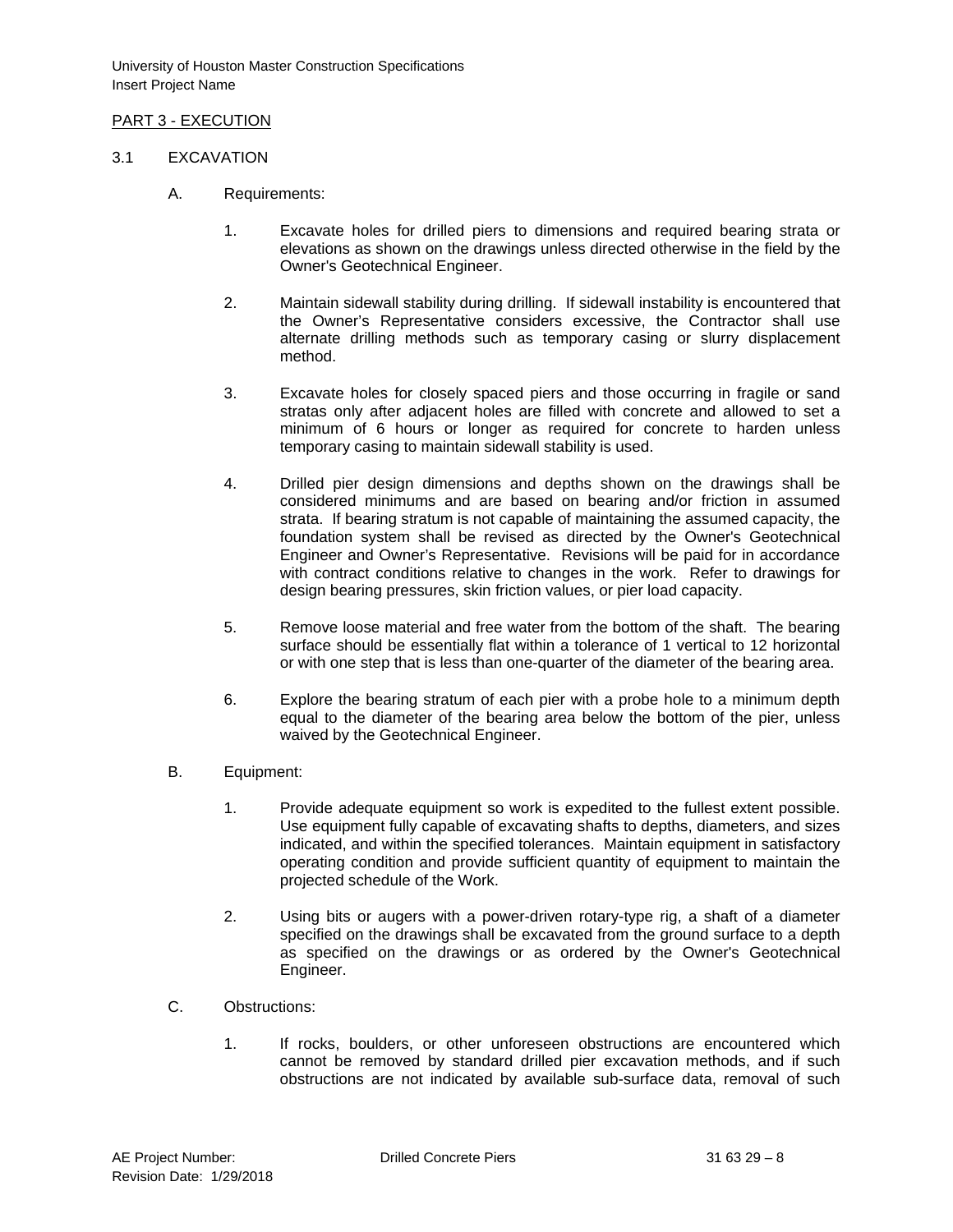obstructions will be paid for in accordance with the terms of the Contract relative to changes in the Work.

- 2. Remove such obstructions by hand labor using air-powered tools or by other safe methods recognized in the construction industry. Standard drilled pier excavation methods include the use of core barrels with pier drilling equipment.
- 3. The work of this Section includes demolition and removal of rock, boulders, concrete, masonry, and other subsurface obstructions that are indicated by the Contract Documents, or by the available subsurface exploration data, and such work will not be considered a change in the Work.
- D. Overexcavation: No payment will be made for extra length or greater diameter of drilled piers when they are installed to a greater depth or are larger than required unless authorized by the Owner's Geotechnical Engineer. Overexcavated drilled piers will be measured and paid for in accordance with the original design or authorized design depth and diameter.
- E. Excavated Material:
	- 1. Deposit and spread excavated material on site observing proper placement and compaction requirements.
	- 2. Remove excavated material and dispose of it off site.

# 3.2 DEWATERING

- A. Provide and maintain pumping equipment to keep excavations free of water before placing concrete. An excavation is considered dry if the water rises at a rate of less than 1/4 inch per minute and the height of water at the bottom of the pier does not exceed two inches at the time of concrete placement.
- B. Dewater in a manner that will not create subsidence or ground loss that might adversely affect the Work or existing adjacent structures. Should the dewatering system employed involve pumping inside the pier, extreme caution shall be used to prevent an unbalanced water head from causing a "blowout", bottom heave, or "quick" condition that could disturb the proposed bearing stratum or surrounding soil strata.
- C. The dewatering method shall be submitted for review and approval of the Owner's Geotechnical Engineer.
- D. Conduct water to general site run-off ditches and disposal areas with discharge lines. Provide ditching as required to conduct water to site drainage facilities.
- E. If excessive water and/or sidewall instability is encountered and drilling operations must be halted, consult with Geotechnical Engineer and Owner's Representative before using alternate methods of construction.

# 3.3 TEMPORARY STEEL CASINGS

- A. Requirements:
	- 1. Provide temporary casing at locations as directed by the Geotechnical Engineer where the soil will not stand without support or where sloughing of the sides of shafts may seriously delay or endanger the satisfactory completion of excavation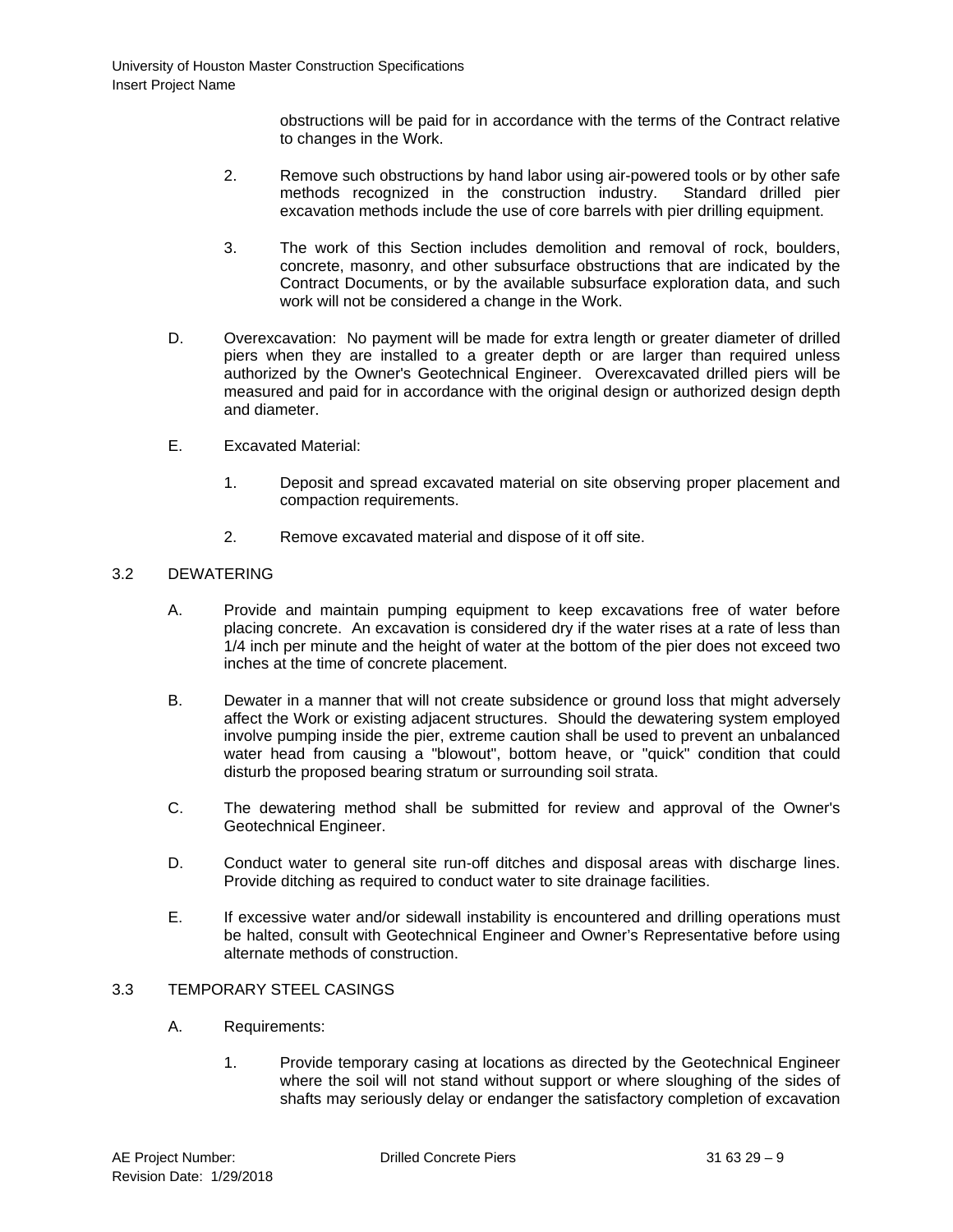and placement of concrete. Also provide temporary casing at locations as directed by the Geotechnical Engineer to seal off the inflow of water into the excavation.

- 2. The Contractor shall have immediately available for use on the job an ample supply of casing for each size that will be required for use in the shafts and shall provide additional amounts, as required, to ensure the orderly progress of the iob.
- 3. Such casing may be in short pieces but with jointing devices of sufficient strength that assembled sections of casing may be pulled complete as concrete is placed, or immediately thereafter. Provide casing of sufficient strength to withstand handling stresses, concrete pressure, and surrounding earth and/or fluid pressures. Make diameter of excavation in relation to diameter of casing such as to create a minimum of void space outside of casing. Provide casing with a minimum outside diameter equal to normal outside diameter of drilled foundations.
- B. Delivery, Handling, and Storage of Casing
	- 1. Deliver casing to site in undamaged condition.
	- 2. Handle and protect casing to maintain diameter within plus or minus two percent.
- C. Casing Withdrawal: Unless otherwise approved by the Owner's Representative, all temporary casing shall be removed from shafts as concrete is placed or immediately thereafter, and in such a manner as to prevent sloughing material from dropping to the bottoms of shafts or falling on top of freshly placed concrete. Casings shall be pulled in a single continuous smooth operation without sudden jerks or impact. Maintain head of concrete above the bottom of the casing that exceeds the soil and water pressure at all times during casing withdrawal. Do not vibrate concrete internally before the casing is withdrawn. A vibratory casing extractor may be used. Do not withdraw casing after the concrete has attained initial set. The casing withdrawal and concreting operations shall be observed by the Geotechnical Engineer.

# 3.4 REINFORCING STEEL PLACEMENT

- A. Before placing, clean reinforcing steel and dowels of loose rust, scale, dirt, grease and other material that could reduce or destroy bond.
- B. Fabricate and erect reinforcing cages in shafts as one continuous unit using inner ring reinforcing guide. Place reinforcement accurately and symmetrically about axis of hole and hold securely in position during concrete placement. The Contractor shall verify depths of drilled piers prior to cutting and tying reinforcing steel cages. Reinforcing steel shall be delivered to the site in standard 60-foot lengths and cut as required. Splice no more than 33% of the bars at any one location, alternating spliced and unspliced bars in a symmetrical pattern. Splices shall be 30 bar diameter compression splices for bars #11 and smaller and mechanical end bearing compression splices for #14 and #18 bars unless noted otherwise on the drawings. See drawings for additional splice information. The Contractor shall be responsible for adding additional reinforcing steel ties or spirals as required to ensure stability of cage and maintenance of shape and configuration as required for proper lifting, handling, and placement.
- C. Provide cover to reinforcing steel of not less than 3 inches where exposed to soil and not less than 4 inches in temporarily cased piers. Provide spacer devices to maintain side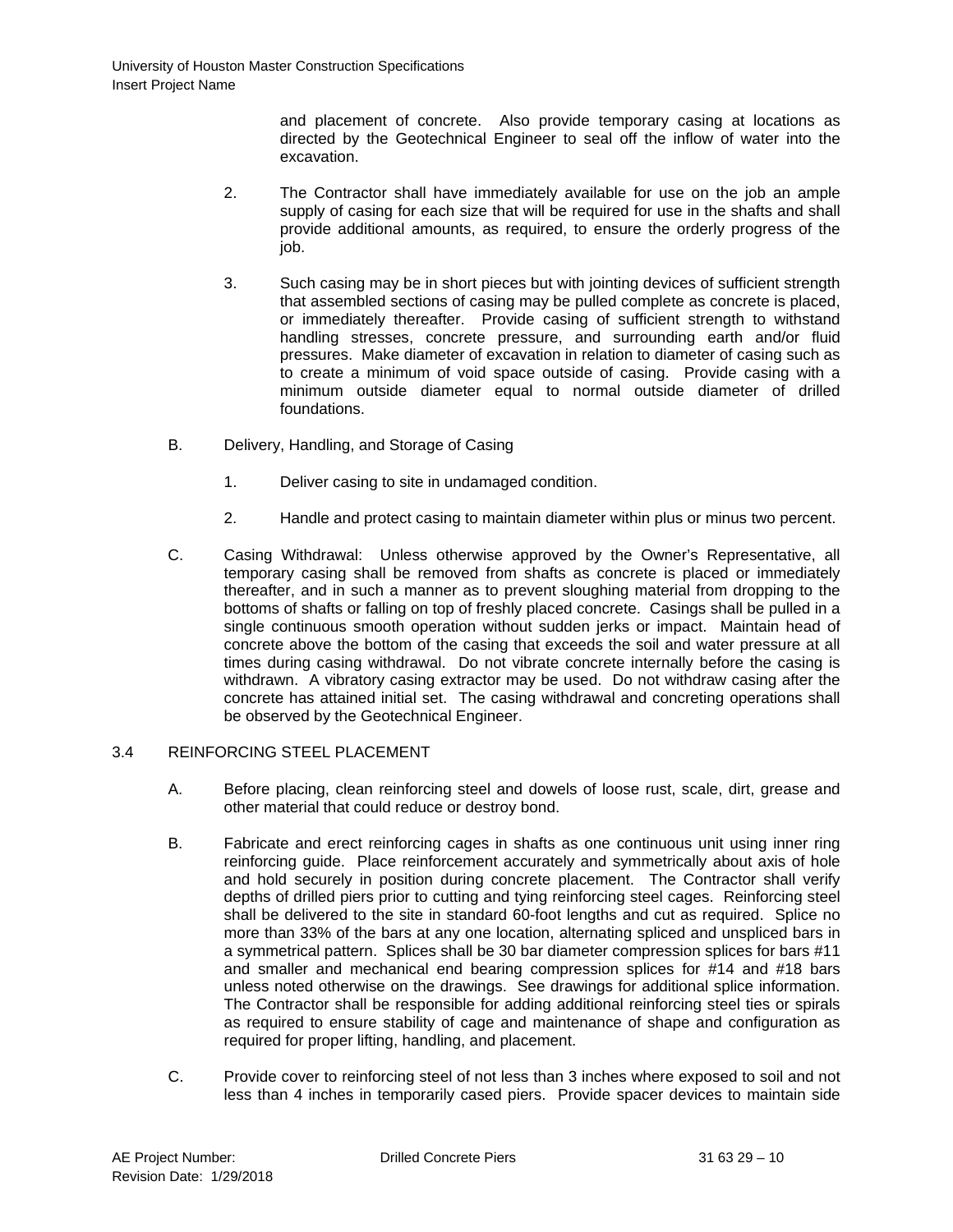and bottom cover. Devices shall be installed in accordance with manufacturer's instructions.

- D. Permissible reinforcing steel upward vertical movement during casing withdrawal shall be no greater than 6 inches. Downward movement should not exceed 6 inches for every 20 feet of shaft length.
- E. Use templates to set anchor bolts, leveling plates and other accessories furnished under work of other sections. A qualified and licensed Engineer/Land Surveyor shall determine the plan location and elevation of such devices. Provide spacers (capable of sliding on any temporary casings required), blocking and holding devices to maintain required position during concrete placement.
- F. The General Contractor shall protect exposed ends of dowels and anchor bolts from mechanical damage and exposure to weather by wrapping and taping with polyethylene or other suitable material.

# 3.5 CONCRETE PLACEMENT

- A. General:
	- 1. Fill drilled piers with concrete immediately after inspection and approval by the Geotechnical Engineer or other authorized inspector. Use protection sheets (cut out to receive concrete) over excavation openings, extending at least 12" beyond edge. Complete the excavation and concrete placement in uncased excavations before the end of the workday unless the Architect/Engineer and Geotechnical Engineer grants permission to do otherwise in writing.
	- 2. Place concrete continuously and in a smooth flow without segregating the mixed materials.
	- 3. Place concrete by means of bottom discharge bucket, flexible drop chute, elephant trunk hopper, concrete pump, or tremie. Free fall of concrete may be used if provided for in concrete mix design and provided it is directed through a hopper or chute such that fall is down center of shaft without hitting sides or reinforcing steel. Free fall of concrete is not permitted for depths greater than the smaller of 20 times the shaft diameter or 60 feet.
	- 4. Place concrete in-the-dry if at all possible. If water occurs, and it is impracticable to dewater drilled pier excavation, and reasonable attempts to seal off water flow have failed, allow water level to attain its normal level and place concrete by tremie method or by concrete pumping. Other methods of depositing concrete underwater may only be used if approved by Architect/Engineer.
	- 5. Stop concrete placement at cut-off elevation shown, screed level, and apply a scoured, rough finish. Where cut-off elevation is above ground elevation, form top section above grade and extend shaft to required elevation.
	- 6. Provide mechanical vibration for consolidation of at least top 5' of each shaft but only after any temporary casing is pulled or when casing is permanent.
	- 7. Interrupted placing operations of over one hour duration will require a cold joint installation as follows. Leave resulting shaft surface approximately level. At resumption of concrete placing, clean off surface laitance, roughen as required,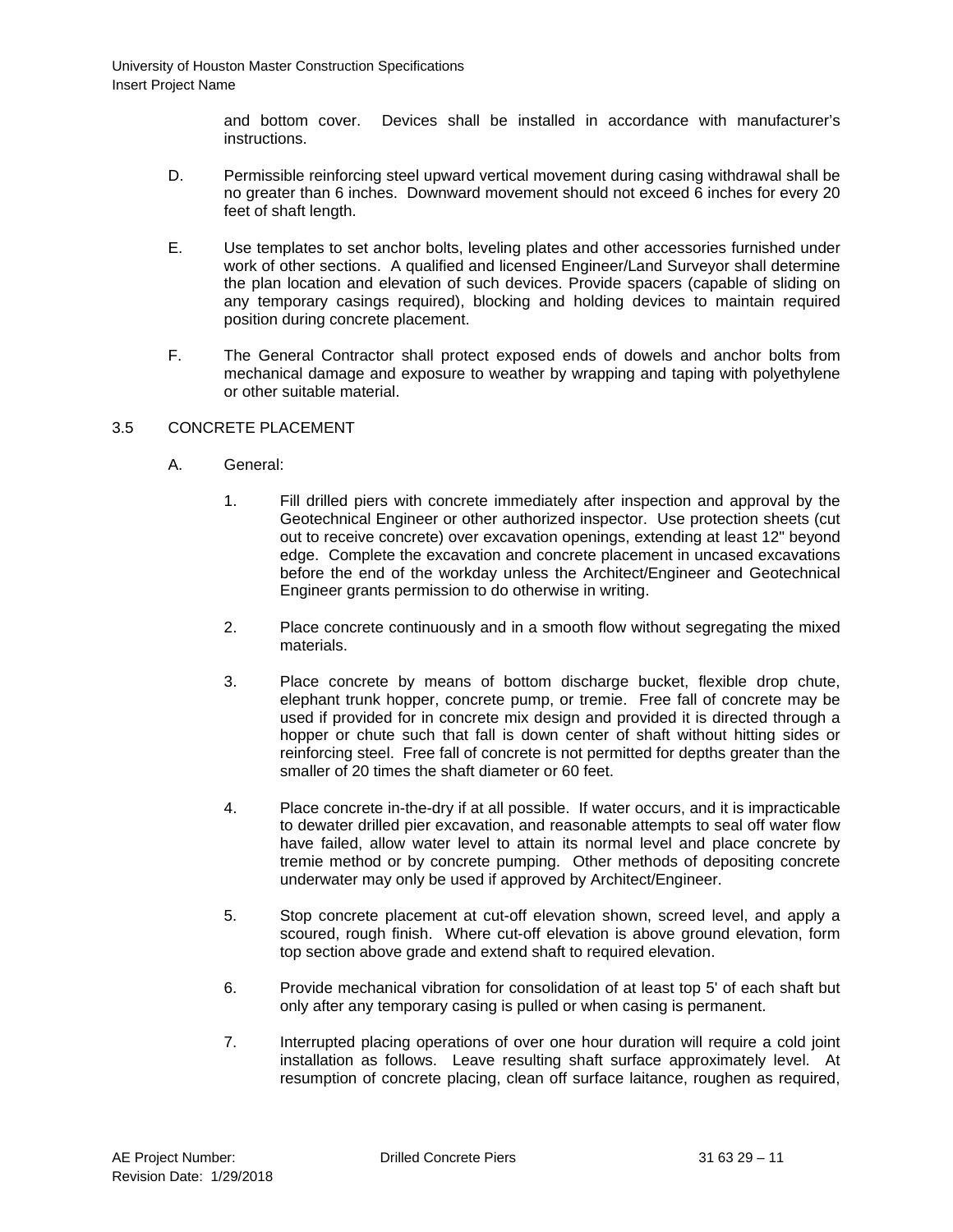and slush with a 1-to-1 cement grout or commercial bonding agent before remainder of concrete is placed. Intentional cold joints will not be permitted.

- 8. Concrete shall not be placed in adjacent drilled piers located within three centerto-center shaft diameters of each other until concrete has cured a minimum of 6 hours.
- 9. Aluminum pipe or equipment shall not be used for placing concrete.
- B. Tremie Method:
	- 1. The drilled shafts shall be filled with concrete by the use of a tremie or concrete pump, sealed at the bottom, extending from above the ground surface to the bottom of the drilled shaft. Inspection of the empty tremie on the bottom may be requested of the Contractor by the Owner's authorized inspector. With the sealed tremie on the bottom of the shaft, the tube shall be filled to the top extending above the ground. The filled tremie shall be picked up approximately one (1) foot off the bottom of the shaft to allow the weight of the concrete to displace the seal at the bottom of the tremie. At no time is the tremie to be pulled to such a height as to clear the surface of the concrete already placed in the shaft. All concrete shall be poured through the now open tremie with care taken to maintain a sufficient head of concrete to completely displace all water and suspended cuttings of material and to provide sufficient pressure so as to prevent reduction in pile diameter by earth pressure on the fresh concrete. The concrete in each pile shall be carried above cut-off elevation and then dipped out while fresh to cut-off elevation.
	- 2. All concrete shall be deposited through the tremie or pumpline so as to provide a continuous flow, without aggregate segregation, from bottom to top of pile. The production and delivery of the ready-mixed concrete shall be such that not more than 45 minutes shall elapse between the depositing of successive batches of concrete to ensure a monolithic unit of concrete. No deviation from this method will be acceptable.
	- 3. Should the surface of the concrete in the shaft be breached by the tremie or pumpline, the tube shall immediately be withdrawn from the hole, re-sealed and re-lowered below the surface of the concrete, and pouring operations re-started. Should the Owner's authorized inspector deem it necessary, the Contractor shall instead retrieve the reinforcing steel cage, redrill the shaft to reopen the hole, and begin the concreting operations from the bottom of the pier shaft.
	- 4. If the Owner's authorized inspector has reason to suspect that the concrete was breached by the tremie or pumpline or that the pier, for any other reason, may contain extraneous material or otherwise fail the specifications, he may order the pier cored for inspection and/or testing. If the core recovery and/or test results indicate non-compliance with the specifications, the Contractor shall bear the expense of the investigation and/or testing and shall also, at no cost to the Owner, install proper additional construction as required by the Architect/Engineer. Should the investigation and/or testing indicate compliance with the specifications the Owner shall bear the cost of such investigation and/or testing.
- C. Hot and Cold Weather Placement: Refer to Part II.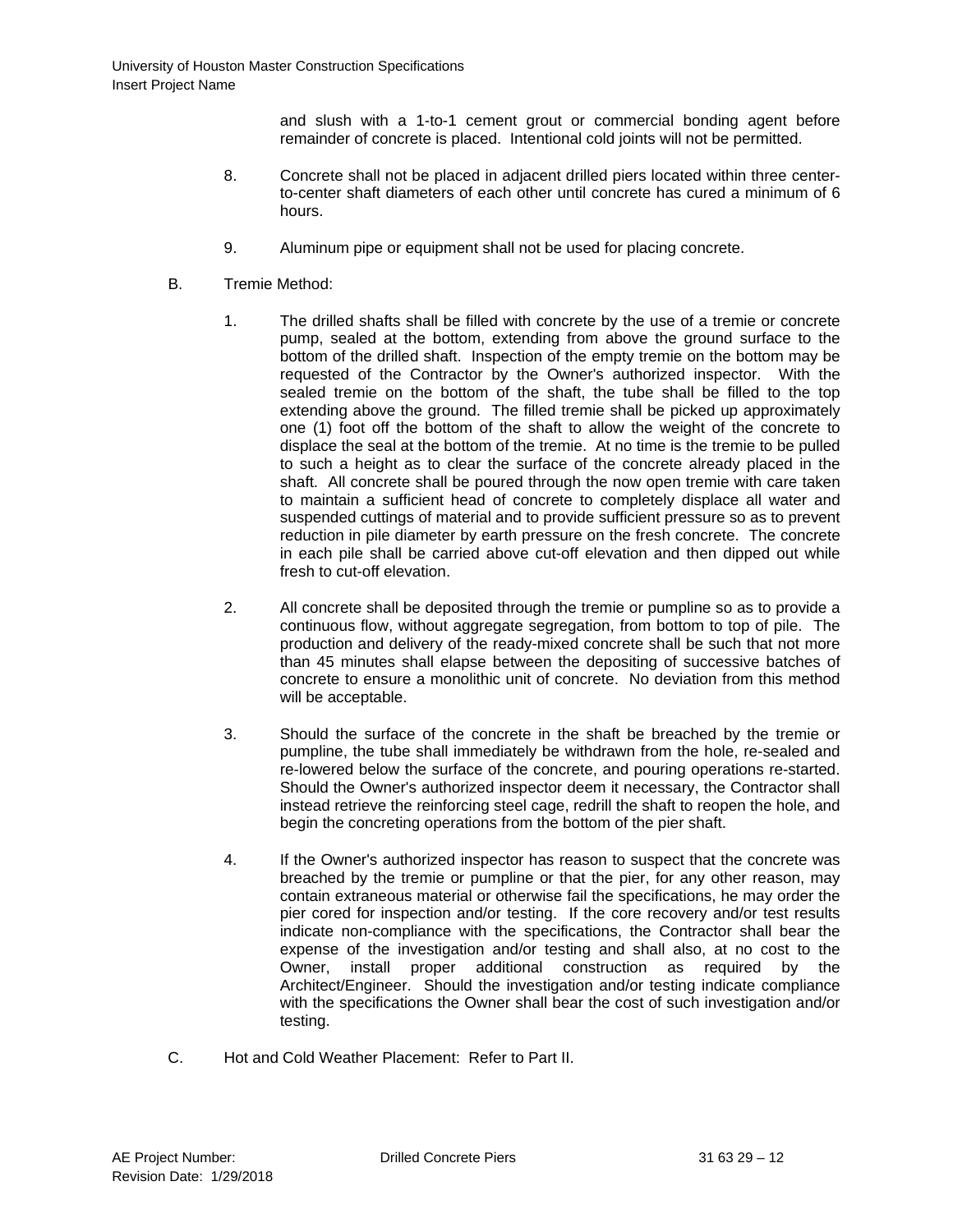# 3.6 SLURRY DISPLACEMENT METHOD

- A. General:
	- 1. The slurry displacement method of construction may be employed only if approved by the Geotechnical Engineer. The excavation shall be carried to final depth with the hole stabilized using drilling fluid of a minimum density acceptable to the Geotechnical Engineer. The drilling fluid may be reused, but it shall be treated, if necessary, to remove the granular material that is in suspension. Care shall be taken in the drilling to avoid caving or sloughing. The bottom of the hole shall be cleaned with a clean-out bucket or other appropriate tool. Type and proposed density of drilling fluid shall be submitted for approval by the Owner's Geotechnical Engineer.
	- 2. Each finished shaft shall consist of a continuous column of concrete extending from the required top elevation to the required bearing surface, having firm contact against the vertical and horizontal surface of the earth surrounding it.
	- 3. Shaft drilling and concrete placement shall be sequenced to prevent damage to adjacent shaft or shaft excavations.
- B. Definitions
	- 1. Slurry displacement method (SDM): Drilling, concreting, or drilling and concreting where slurry is used to stabilize the hole. The slurry may be used (a) for the maintenance of the stability of the unlined drilled shaft element; (b) to assist the drilling or insertion of casing as part of the shaft construction; or (c) to allow acceptable concrete placement when water seepage into a drilled shaft is too severe to permit concreting in the "dry."
	- 2. Slurry or drilling fluid water or prepared drilling mud properly mixed with water. The drilling fluid shall be treated as necessary to conform to the requirements given in Table 1.
	- 3. Mud pulverized solids used as the basic ingredient for making a water-based slurry.
- C. Excavation
	- 1. Shaft excavation shall be to the elevations and to the diameters shown on the Engineer's drawings. Bottom elevations are minimum depths. Shafts may be extended only at the approval of the Geotechnical Engineer.
	- 2. Use methods and equipment for shaft excavation that leave the side of the hole and bottom free of loose material that would prevent intimate contact of the concrete with firm, undisturbed soil or rock. If loose or unacceptable material is present, reclean the hole to the satisfaction of the Geotechnical Engineer.
	- 3. Use drilling tools and excavation procedures that minimize excessive negative pressure and avoid disturbance of the surrounding material in the excavations. Raise and lower the drilling tool in the hole at a rate that does not swirl the slurry and affect the stability of the hole.
	- 4. At the completion of excavation and again before the start of concrete placement, clean the drilled-shaft bottom with an air-lift or recirculation system or a cleanout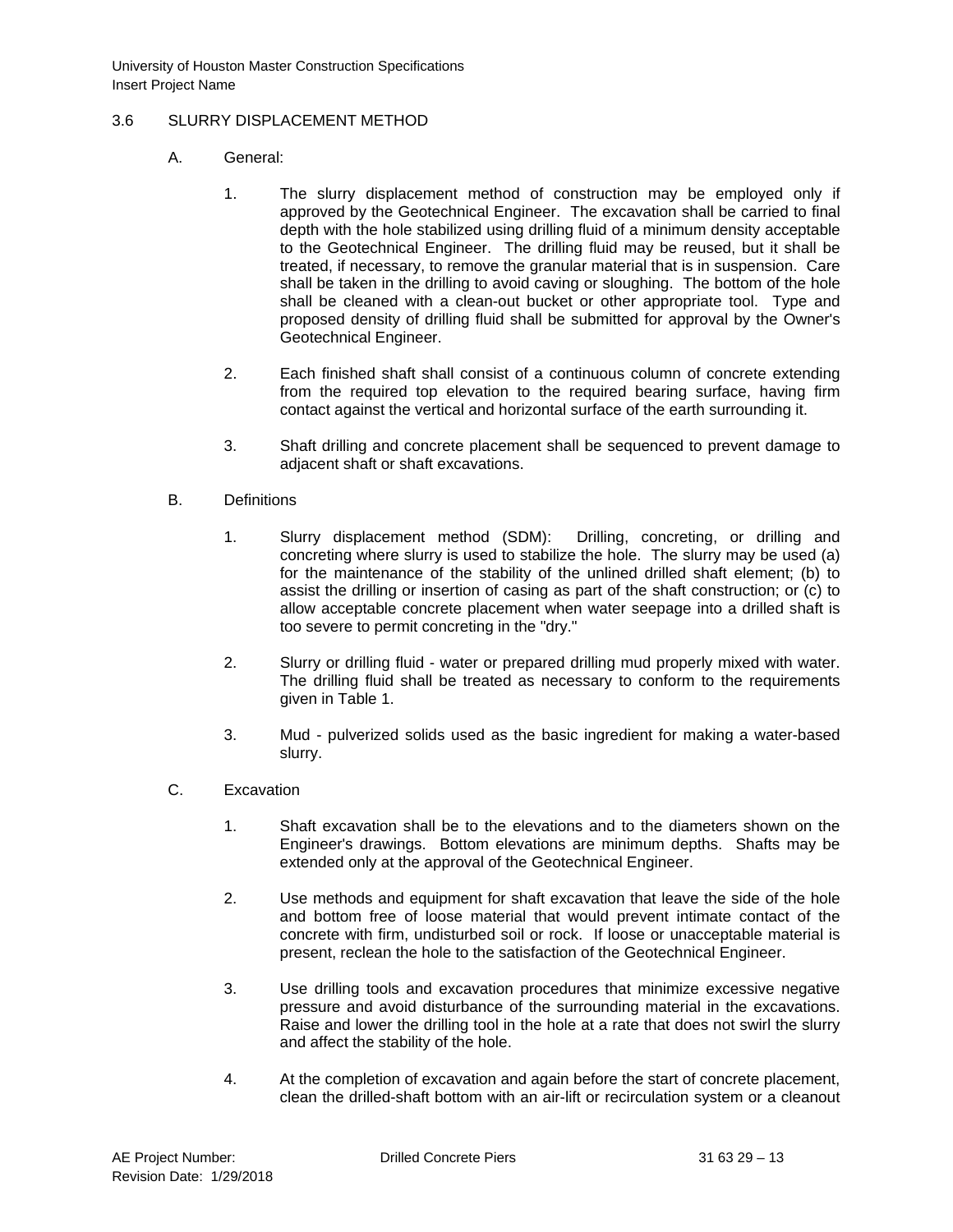bucket equipped with a one-way flap gate that prevents spoils in the bucket from reentering the shaft.

- 5. For piers designed without end bearing, the accumulated sediment at the bottom of the pier, measured by sounding with a weighted tape just prior to concreting, shall be less than 6 inches. If greater, reclean the hole to the satisfaction of the Geotechnical Engineer.
- 6. All spoil and excavated materials shall be kept away from each open shaft excavation to avoid contamination of the excavation after final cleanout.
- 7. Excavated materials shall be stockpiled or disposed of in areas designated by the Owner's representative.
- 8. Excavated materials temporarily placed at other locations for the convenience of the Contractor will be allowed only with written approval of the Owner's representative and shall finally be removed and placed within designated disposal areas.

# D. PROVISIONS FOR OBSERVATION

- 1. The Contractor shall cooperate with the Owner and design team to ensure the expeditious and safe observation of the shaft excavations.
- 2. If the Geotechnical Engineer determines that the material at the bottom of any excavation is unsatisfactory, additional excavation or other corrective action shall be made as directed by the Geotechnical Engineer.
- 3. If additional excavation is required, the shaft bottom shall be drilled again and observed as described above. This procedure shall be repeated until a bearing material is reached that is approved by the Geotechnical Engineer.

# E. SLURRY REQUIREMENTS

- 1. The mud slurry shall consist of a stable colloidal suspension of pulverized solids thoroughly mixed with water so that the properties specified in Table 1 are maintained. Attapulgite and bentonite shall meet API Specification 13A, Section 3, "Oil-Well Drilling-Fluid Material" dated March 1981. The type of mud used will depend on the subsurface conditions and mixing water character. The water used to mix the slurry shall be clean, drinkable, fresh water, obtained from sources approved by the Owner's Representative. Any physical or chemical treatment to the water or slurry that is considered necessary to have the slurry meet the specifications is the responsibility of the drilled shaft contractor. A written certificate shall be supplied to the Architect/Engineer by the mud supplier specifying the quality and yield for each shipment of mud received. A test report from the supplier giving the physical and chemical properties of the mud shall be supplied to the Architect/Engineer at the start of the work.
- 2. Water may be used in place of mixed mud slurry, subject to the approval of the Geotechnical Engineer on a pier-by-pier basis except for end bearing piers.
- 3. For shafts with endbearing greater than or equal to 25% of the total allowable capacity as shown on the structural drawings, the mud slurry sand content shall be limited to 4%.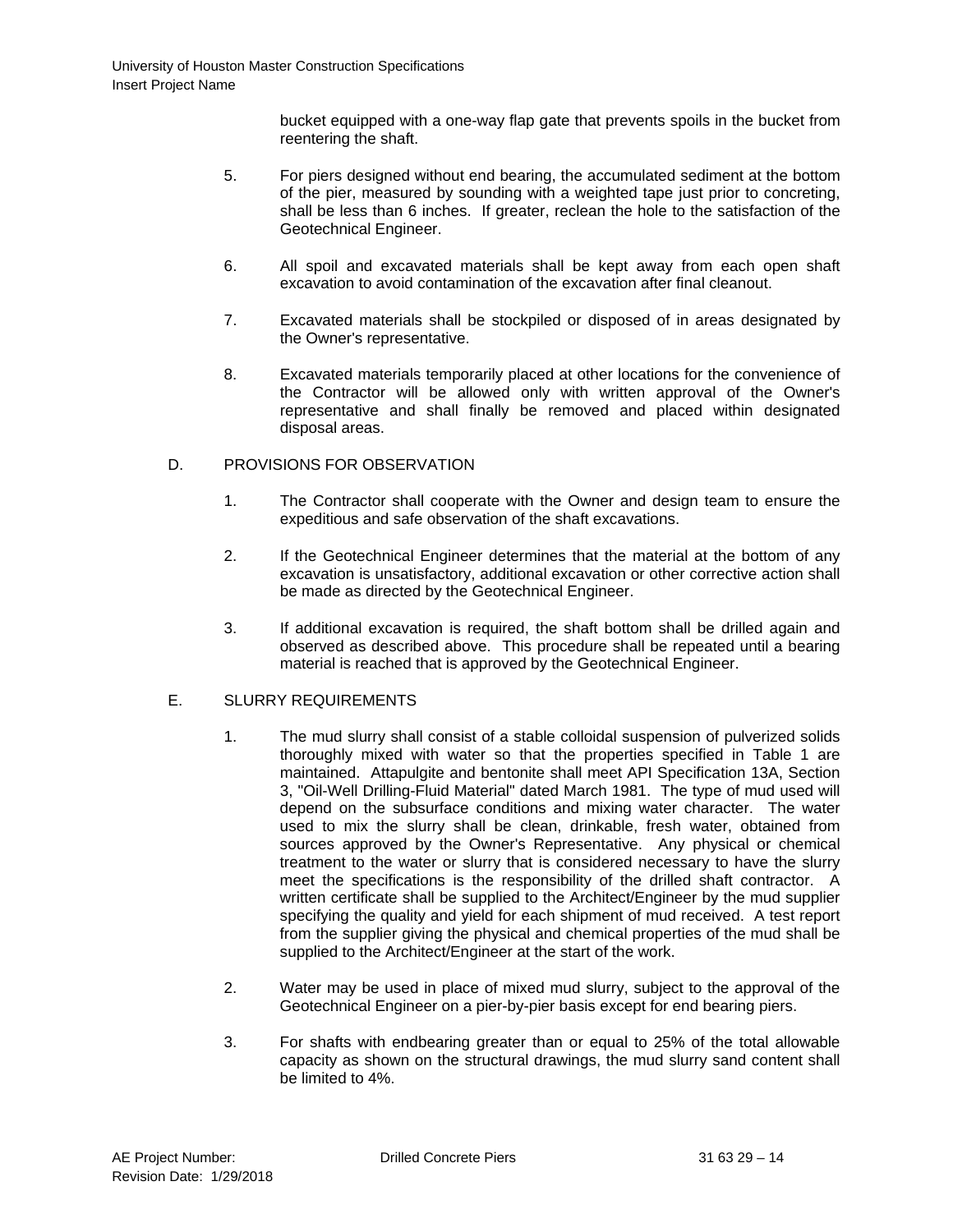- 4. The mud slurry shall be mixed in mud tanks on-site or arrive at the site premixed. The mud slurry shall be mixed, stored, and transported using equipment made for these purposes. Combining or mixing slurry in the shaft shall be not permitted.
- 5. The in-hole slurry shall meet the specifications prior to concreting. Replace or clean, recirculate, and remove sand from, the slurry to maintain the required slurry properties. Recycling of slurry is permitted provided that the recycled slurry satisfies the specified requirements. Submit to the Owner's slurry satisfies the specified requirements. Representative a written record of test results for each drilled pier.
- 6. The Contractor shall perform testing of the slurry according to the test methods prescribed in Table 1 and shall record the results for quality control purposes. Provide all field test equipment as required. The drilled-pier contractor shall have available at the site a slurry sampler capable of obtaining slurry samples at any depth within the drilled pier excavation. Slurry shall be sampled and tested in the mud tank and from samples recovered within 1 ft. from the bottom of each drilled shaft.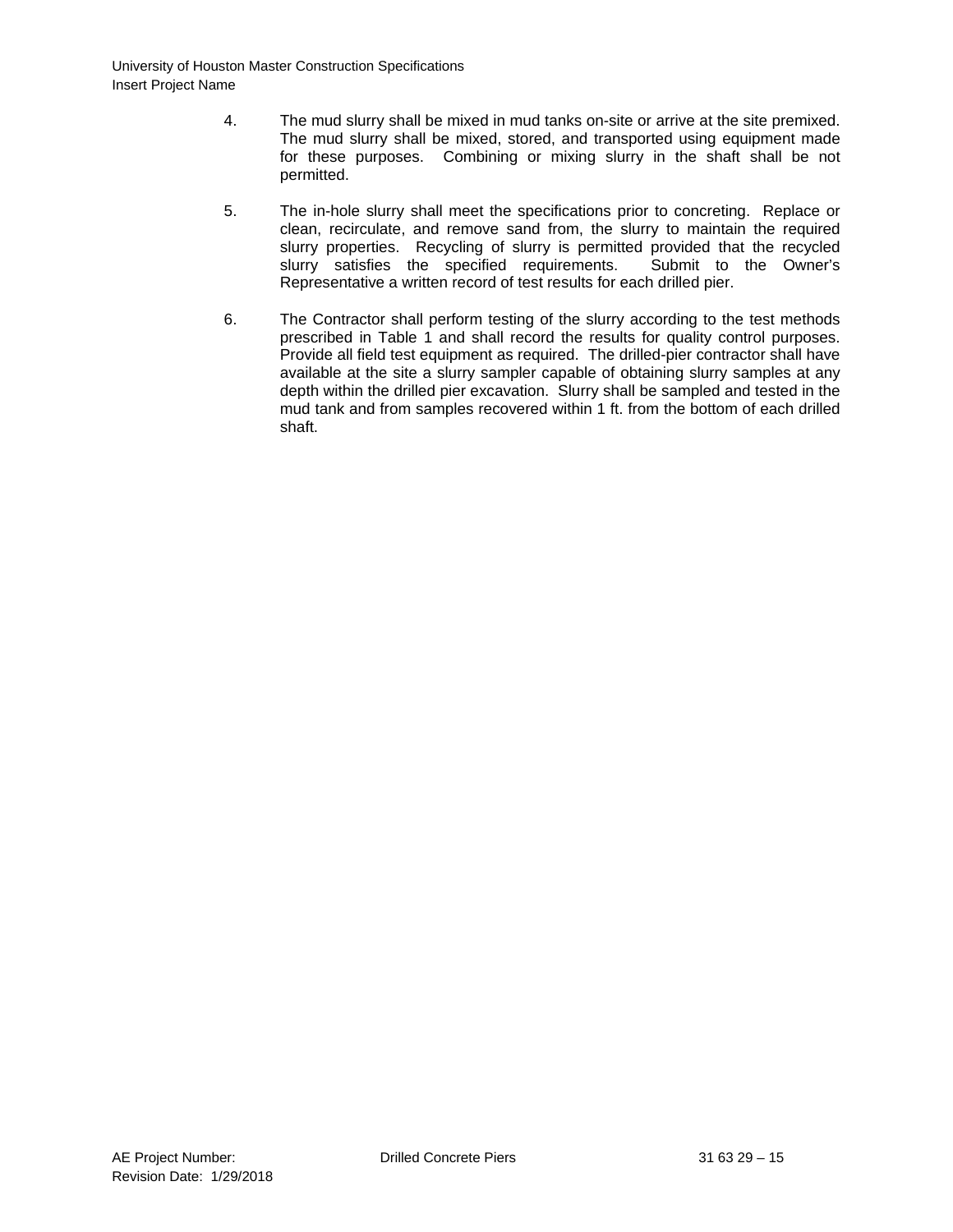# TABLE 1

#### SLURRY SPECIFICATIONS

| Item to be<br><u>Measured</u>                                                         |            |                                                               | Range of<br><b>Results</b><br>at 20°C   | <b>Test</b><br>Method               |  |
|---------------------------------------------------------------------------------------|------------|---------------------------------------------------------------|-----------------------------------------|-------------------------------------|--|
| Density, (pcf)**<br>For slurry 1 ft from pier bottom                                  |            |                                                               |                                         | <b>ASTM D 4380</b><br>(Mud Balance) |  |
|                                                                                       | а. –<br>b. | <b>Mineral Slurries</b><br>No end bearing<br>With end bearing | 85 Max.<br>70 Max.                      |                                     |  |
|                                                                                       |            | <b>Polymer Slurry</b>                                         | 64 Max.                                 |                                     |  |
| Marsh Funnel Viscosity, (sec./qt)                                                     |            |                                                               |                                         | API-RP13B-1*<br>Section 2           |  |
|                                                                                       | a.<br>b.   | <b>Mineral Slurry</b><br>Polymer Slurry                       | 25 to 60<br>40 to 90                    | (Marsh funnel & CUP)                |  |
| Sand Content by Volume (%),<br>before concreting, for slurry 1 ft<br>from pier bottom |            |                                                               | <b>ASTM D 4381</b><br>(Sand screen set) |                                     |  |
|                                                                                       | а. –<br>b. | <b>Mineral Slurries</b><br>No end bearing<br>With end bearing | 20 Max.<br>4 Max.                       |                                     |  |
| <b>Polymer Slurry</b>                                                                 |            |                                                               | 1 Max.                                  |                                     |  |
| pH, during excavation                                                                 |            |                                                               | 7 to 12                                 | <b>ASTM D 4972</b>                  |  |

- \* Reference Test Method is American Petroleum Institute (API), Spec. 13B, Eighth Edition, April 1980, issued by American Petroleum Institute - Production Department - 211 N. Ervay, Suite 1700, Dallas, Texas 75201.
- \*\* The density of the mud slurry shall not be less than what is needed to drill the shaft.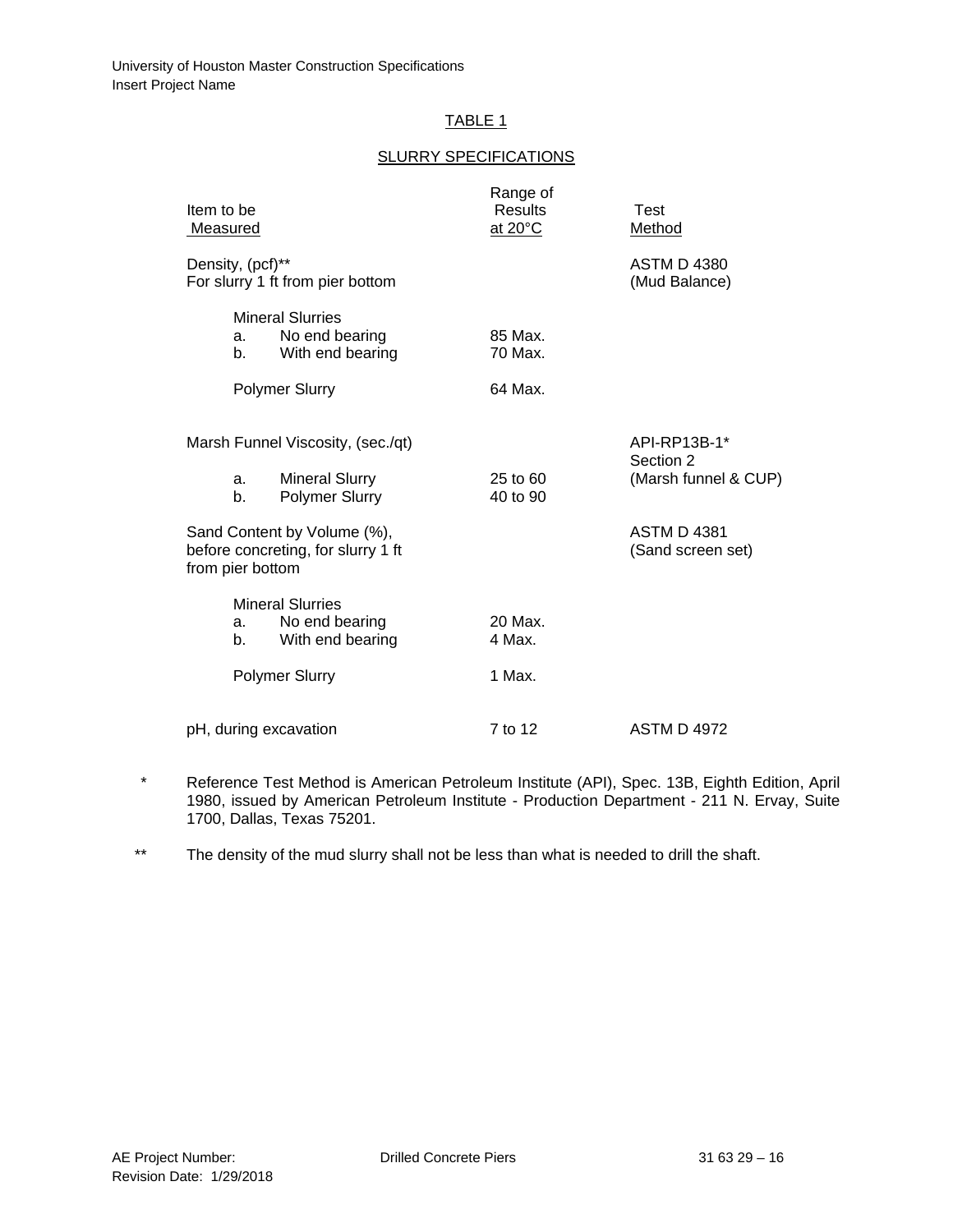- F. Installation Method
	- 1. Where pre-drilled piers are to be installed below the groundwater level or in caving and sloughing soils, and the procedure is approved by the Geotechnical Engineer and the Owner's Representative, use a premixed mud slurry to stabilize the excavation. Maintain the slurry level in the excavation above any unstable zones a sufficient distance to prevent caving or sloughing of those zones but no less than 5 feet above the groundwater level.
	- 2. Set temporary surface casing to contain the slurry, unless waived by the Owner's Representative.
- G. Concreting Method
	- 1. Concreting of the drilled pier shall be completed the same day that the excavation is complete. If this is not possible, the excavation will be required to be redrilled, cleaned, and slurry tested before concreting.
	- 2. Place concrete by tremie method or by pumping. Use tremie or pump pipes made of steel and with watertight joints. Use tremie pipe with a minimum diameter of 8 inches or pump pipe with a minimum diameter of 4 inches.
	- 3. Use a capped or pig-plugged tremie or pump pipe inserted and seated in the excavation at the bottom of the pier prior to commencement of the concrete placement.
	- 4. If a capped pipe is used, use tremie or pump pipe with a seal consisting of a bottom plate, or a device acceptable to the Geotechnical Engineer, that seals the bottom of the pipe until the pipe reaches the hole bottom. Place enough concrete in the pipe to prevent the flow of slurry into the tremie pipe when it is lifted off the bottom.
	- 5. If a pig is used, set the open tremie pipe loosely on the bottom. Insert the pig at the top and then place concrete pushing the pig ahead, separating the concrete from the slurry. Take care to ensure that the pig is properly sized to fit in the pipe, and keep the concrete separate from the slurry so that all slurry is expelled from the pipe during the initial charging process. When the pipe is fully filled with concrete, lift the pipe off the bottom the minimum amount needed to start the concrete flowing. Once concrete flow has started, place concrete into tremie at a fast enough rate to maintain a positive head of concrete inside pipe relative to slurry level outside pipe.
	- 6. Embed tremie of pump pipe sufficiently in concrete to maintain seal throughout concrete placement to prevent re-entry of slurry suspension into the pipe. Provide minimum embedment of 5 feet. If the seal is lost, withdraw pipe, replace the seal, and re-start tremie using a capped tremie or capped pump pipe.
	- 7. Displace out of the pier or remove from the pier the first portion of concrete that comes to the top of the pier that contains concrete contaminated with slurry until acceptable concrete is visible. Add or remove concrete to specified cutoff level.
	- 8. Raise or lower the tremie pipe in an acceptable manner that does not break the seal and does not cause channelization or segregation.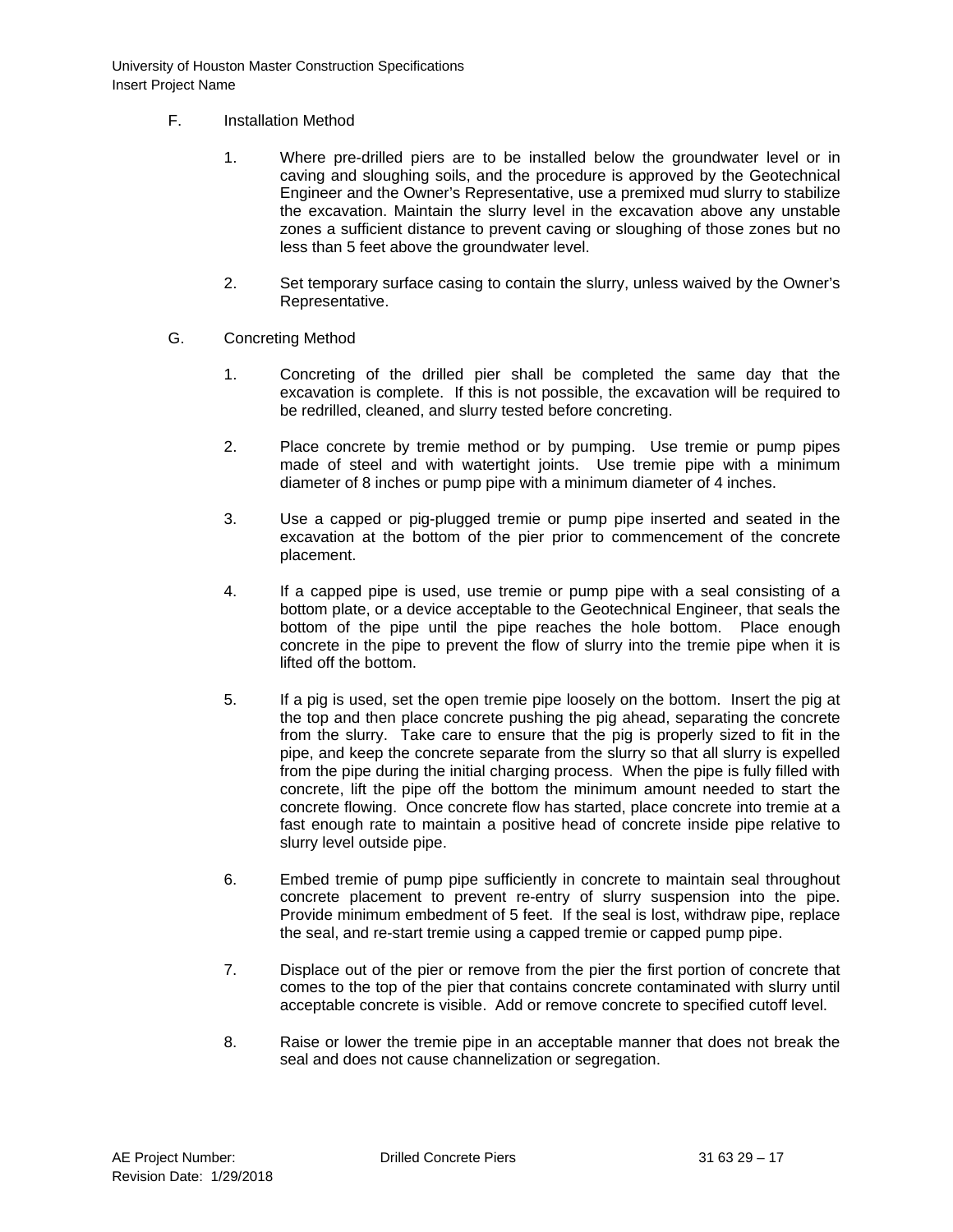- 9. Pump the displaced slurry to holding tanks. Do not allow slurry to spill onto or contaminate the site. Do not use excavated slurry pits, unless accepted by the Owner's Representative.
- 10. Do not use aluminum pipe or equivalent for placing concrete.
- 11. Measure and report actual volume of concrete placed and theoretical volume versus depth at depth intervals not exceeding the shaft diameter.

# 3.7 CONSTRUCTION TOLERANCES

- A. Plan Location: The tolerance on plan location for the top of the drilled pier shall not be more than 1/24 of the pier diameter or 3" in any direction, whichever is less. If the asinstalled shaft is larger than required, the center of the shaft may be taken as the center of a shaft having the required area that lies wholly within the as-installed shaft.
- B. Plumbness: Permissible tolerance for plumbness shall be 1.5% of the length. The centers of the top and bottom may be taken as the center of the required area that lies wholly within the as-installed area.
- C. Bottom Area: The bottom of the pier shall be essentially horizontal within a tolerance of 1 vertical to 12 horizontal with the area of the bottom bearing not less than 98% of that specified on the drawings.
- D. Top Area: The Contractor shall remove excess concrete at the top of the pier beyond the limits of the pier diameter. The pier top diameter shall be the same diameter as the shaft below. Piers extending above the ground surface shall be formed.
- E. Concrete Cut-Off Elevation: Concrete cut-off elevation at the pier top shall be plus one inch to minus three inches.
- F. Battered Piers: Battered piers shall be installed within 5% of the length from the specified inclination.
- G. Anchorage Embedment Tolerance: Vertical and horizontal deviation from design location for individual anchorage components embedded in the pier shall not exceed  $\pm$  0.5 inches.
- H. If any of the above tolerances are exceeded, the Architect/Engineer shall immediately be notified to evaluate the eccentricity in the pier and recommend corrective measures. The cost of re-engineering and corrective construction shall be borne by the Contractor.

# 3.8 PERMANENT STEEL CASINGS

- A. Requirement: Provide permanent steel casings where shown on the drawings of sufficient strength to withstand handling stresses, concrete pressure, and surrounding earth and/or fluid pressures. Provide casings with minimum outside diameter equal to nominal outside diameter of shaft. Wall thickness shown on the drawings is a minimum required for design purposes. The Contractor is responsible for increasing thickness as required for the installation process.
- B. Steel Pipe Casings: Provide steel pipe casings as shown on the drawings delivered in sections of any convenient length. Connect sections by continuous complete penetration welds performed according to AWS standards by certified welders during placement into drilled pier shaft excavation. Splice location and details shall be submitted for approval on steel pipe casing shop drawings.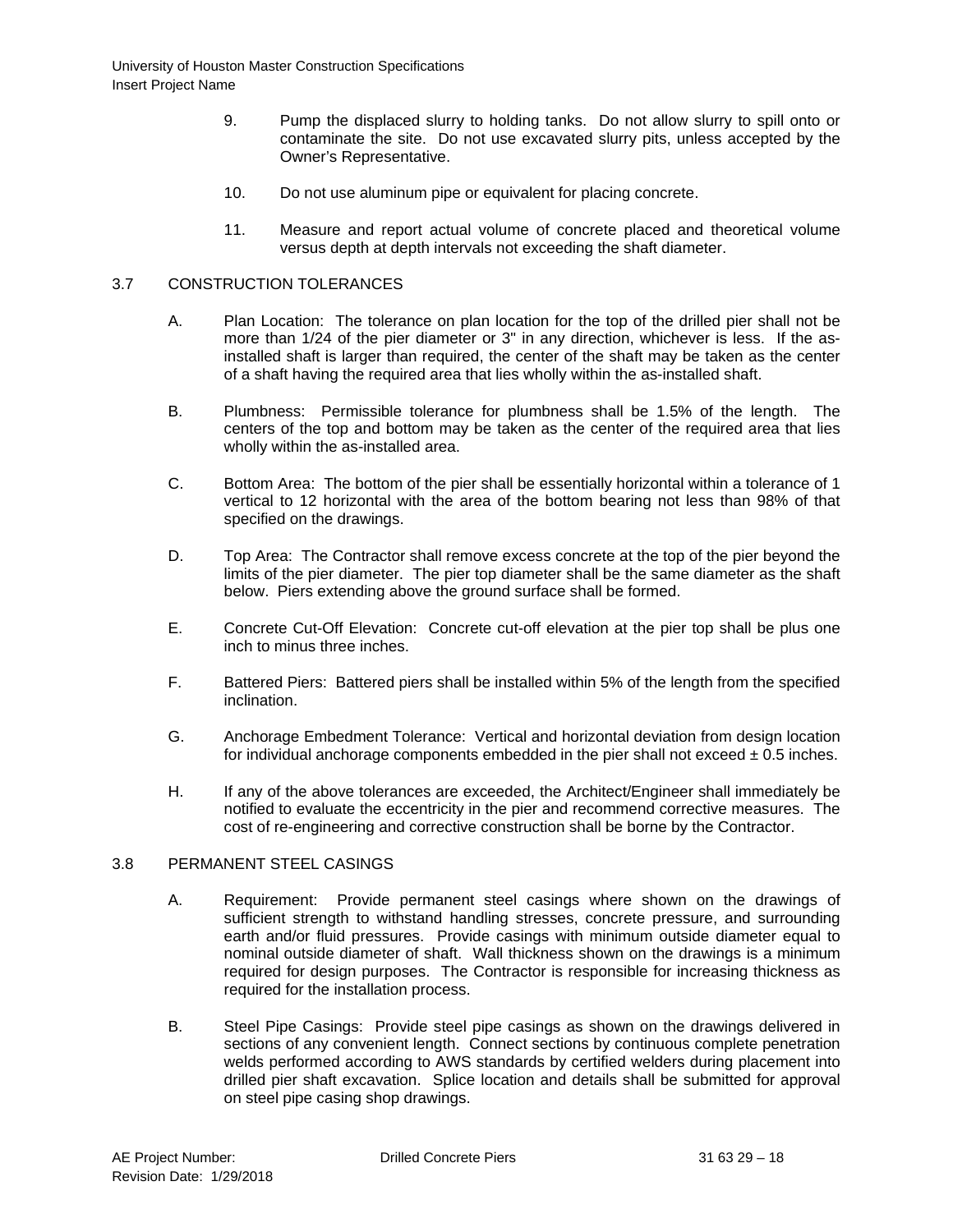Design bottom edge of lowest casing section to provide cutting shoe for penetrating into rock strata and affecting water seal.

- C. Corrugated Steel Casings: Provide corrugated steel casings formed of galvanized or bituminous-coated steel sheets. Corrugated steel casings may be delivered in any convenient section of panel, with sections or panels field connected in accordance with manufacturer's instructions.
- D. Installation: Install permanent steel casing as excavation work progresses to ensure stability of drilled pier shaft walls. Remove and replace or repair casings which are damaged during installation and which could impair strength or efficiency of completed drilled pier.
- E. Fill the void space between permanent casing and shaft excavation or between permanent liner and temporary casing with fluid grout by means of grout pipe and pump pressure as required to achieve uniform void filling.

# 3.9 INSPECTIONS AND TESTS FOR DRILLED PIER EXCAVATIONS

A. Verification of Design: Bottom elevations, bearing and/or skin friction capacities and lengths of drilled piers as shown on the drawings are estimated from available subsurface data. Actual elevations, pier lengths, and bearing and/or skin friction capacities will be determined by the Geotechnical Engineer from conditions found in the excavations.

For piers bearing on rock, a rock core shall be taken for a depth equal to one pier diameter below the bottom of the pier for observation and possible testing by the Geotechnical Engineer to confirm rock quality below the bearing elevation.

- B. Notification of Architect/Engineer: If field conditions differ from the data and design recommendations outlined in the Geotechnical Report, the Geotechnical Engineer shall notify the Architect/Engineer immediately.
- C. Additional Tests: Additional tests may be required by the Geotechnical Engineer to determine new design criteria. Such tests shall be made as quickly as possible so as not to delay the concreting operations any longer than absolutely required.
- D. Observation Requirements: Each drilled pier shall be inspected by the authorized inspector and approved prior to placement of concrete.
- E. Cooperation with Testing and Inspection Personnel: The Contractor shall provide facilities as required to assist in the inspection and testing of the excavations, and cooperate with the inspecting and testing personnel to expedite the work.
- F. Notification of Observer: The Contractor shall notify the authorized observer at least twelve hours prior to the time the excavation will be ready for inspection. Drilled shaft installation shall not proceed without the authorized observer on site.
- G. Personnel Safety: The Contractor shall provide gas testing equipment, protective cage, or temporary casing or shoring of proper diameter, length, and thickness, and all other safety equipment required by law for inspection and testing of drilled piers and to protect workmen and inspectors during hand belling or other operations necessitating entry into shaft.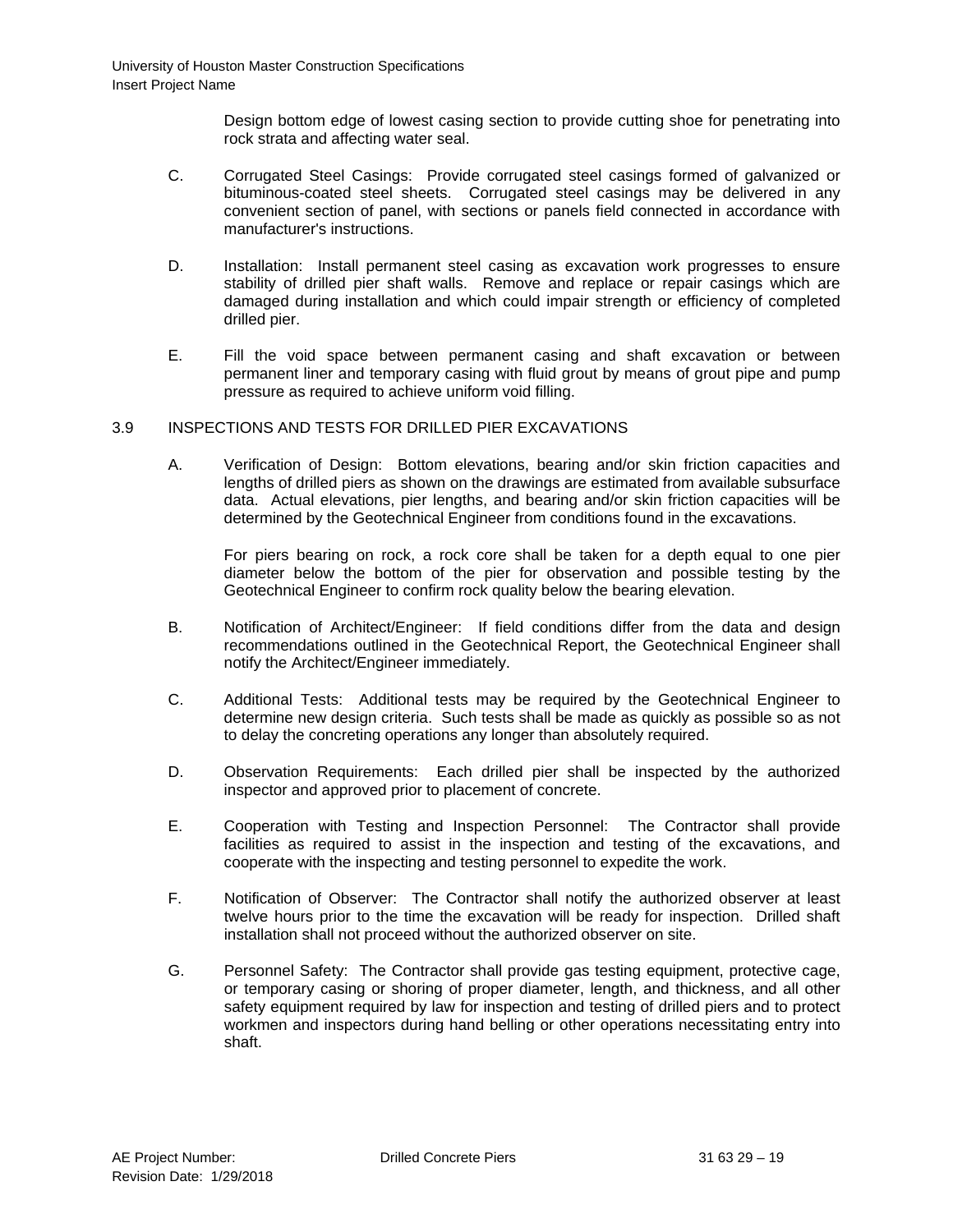# 3.10 PIER LOAD TEST

- A. Perform load tests to verify design pier lengths and loads. Provide complete testing materials and equipment as required. Notify the Architect/Engineer in ample time before performing tests and perform tests only in the presence of the Owner's Geotechnical Engineer.
- B. Test piers, furnished and installed by the Contractor to determine pier criteria, may be located, finished, and become part of foundation system provided they conform to contract requirements and are approved by the Owner's Geotechnical Engineer.
- C. Test Piers Required:

Provide one single test pier as directed by the Owner's Geotechnical Engineer.

- D. Drilling Test Piers:
	- 1. Use test piers of same size and design as required for the project, and install by the same methods with the same equipment and personnel as will be used in drilling permanent piers.
	- 2. Install test piers at locations and to the depths as specified by the Owner's Geotechnical Engineer.
- E. Pier Design Load: Design load for test pier is shown on drawings.
- F. Test Loads:
	- 1. Load single test piers to twice required design load for each type pier.
	- 2. Load groups of 3 test piers to 1-1/2 times load capacity of pier group.
- G. Pier Load Testing: Pier test shall be at a location as determined by the Geotechnical Engineer and approved by the Architect/Engineer. Test shall be performed under the supervision of the Owner's Geotechnical Engineer. Costs of load tests shall be borne by the Contractor. Design of the load test frame shall be the responsibility of the Contractor. Shop drawings of the load test frame shall be submitted for Architect/Engineer review and shall be prepared under the supervision of and sealed by a registered professional engineer in the state where the project is located. Load and test piers which have been in place sufficient time to allow concrete to attain its 28 day design compressive strength. Determine the load-settlement relationship of test piers under a vertical axial load, complying with ASTM D 1143.
	- 1. Apply loads in increments not exceeding 25% of allowable pier load.
	- 2. Apply test loads either by use of hydraulic jacks or by static loading. Use certified, calibrated jacks to develop the required test loads, maintain them, and release them in continuous operations. Install anchor piers no closer than three pier diameters of larger pier from any test pier or as directed by the Owner's Geotechnical Engineer.
	- 3. Apply test loads so that allowable design load is reached in not less than 8 hours from start of load application. Maintain this load until no measurable settlement is observed in a period of 16 hours or longer, as may be required by local codes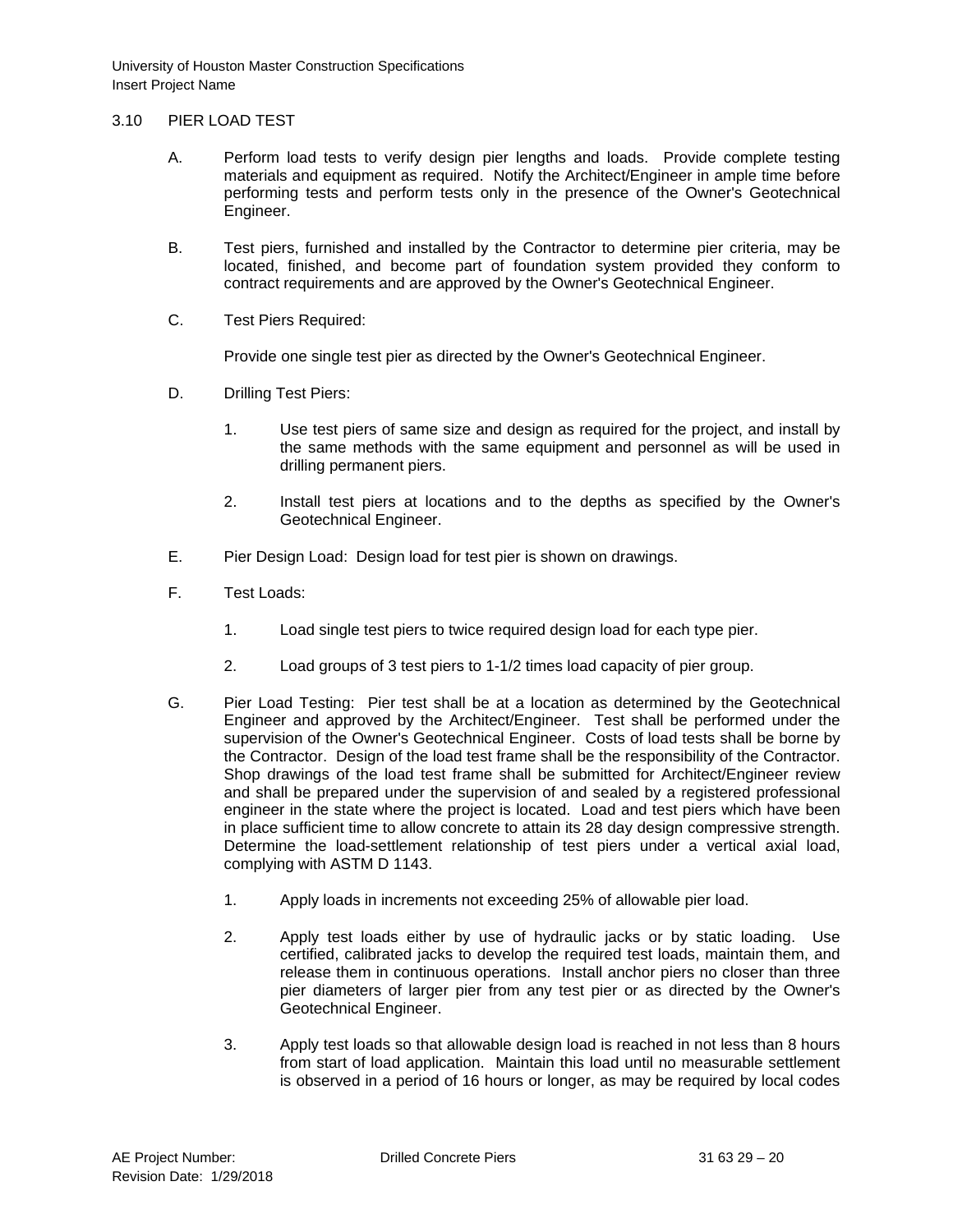having jurisdiction. Do not apply subsequent loads until pier settlement becomes negligible.

- 4. After satisfactory allowable design load testing, apply additional loads so that total test load is reached in not less than 8 hours. Maintain total load until no measurable settlement is observed in a period of 16 hours, or longer as may be required by local codes having jurisdiction.
- 5. Measure and record settlement immediately before and after each increment of test load is applied, and immediately before and 24 hours after total load is removed.
- 6. The test pier will be considered as acceptable for stipulated bearing and/or skin friction capacity if total net settlement, after deducting rebound, does not exceed 0.01" per ton of test load but not greater than 3/4".
- H. Test Reports:
	- 1. The Owner's Geotechnical Engineer shall submit copies of the Pier Load Test Report as specified in Submittals section of this specification.
	- 2. Include with the report a record of drilling equipment used.
	- 3. Also include tabular and graphical representation of gross and net settlement of the pier top, relationship of actual load capacity to that predicted, and any recommendations for production pier installation.

# 3.11 APPROVAL BY THE GEOTECHNICAL ENGINEER

A. Approval by the Owner's Geotechnical Engineer is required on all pier installation criteria and his decision and judgment on pier length, rejection of piers, additional piers required, and all other pier installation and capacity questions shall be final.

# 3.12 CONTRACT BASIS

- A. Basis of Bids: Bids shall be based on number of drilled piers, design length from top elevation to bottom of shaft and diameter of shaft, as shown on drawings. The bid price shall include cost for temporary casing of excavation that may be required.
- B. Basis for Payment: Payment for drilled piers will be made on actual net volume of drilled piers in place and accepted. The actual length and shaft diameter may vary to coincide with elevation where satisfactory bearing or friction strata is encountered, and with actual bearing value of bearing strata determined by testing services, and with stability and characteristics of soil strata. Adjustments will be made on net variation of total quantities, based on design dimensions for shafts.
	- 1. There will be no additional compensation for excavation, concrete fill, reinforcing, casings, or other costs due to unauthorized overexcavating shafts. Overexcavated piers will be measured and paid for in accordance with required design or authorized depth. No payment will be made for rejected drilled piers.
	- 2. Prices quoted shall include full compensation for labor, temporary casing, materials, tools, equipment, and incidentals required for excavation, trimming, shoring, casings, dewatering, reinforcement, concrete, and other items for complete installation.